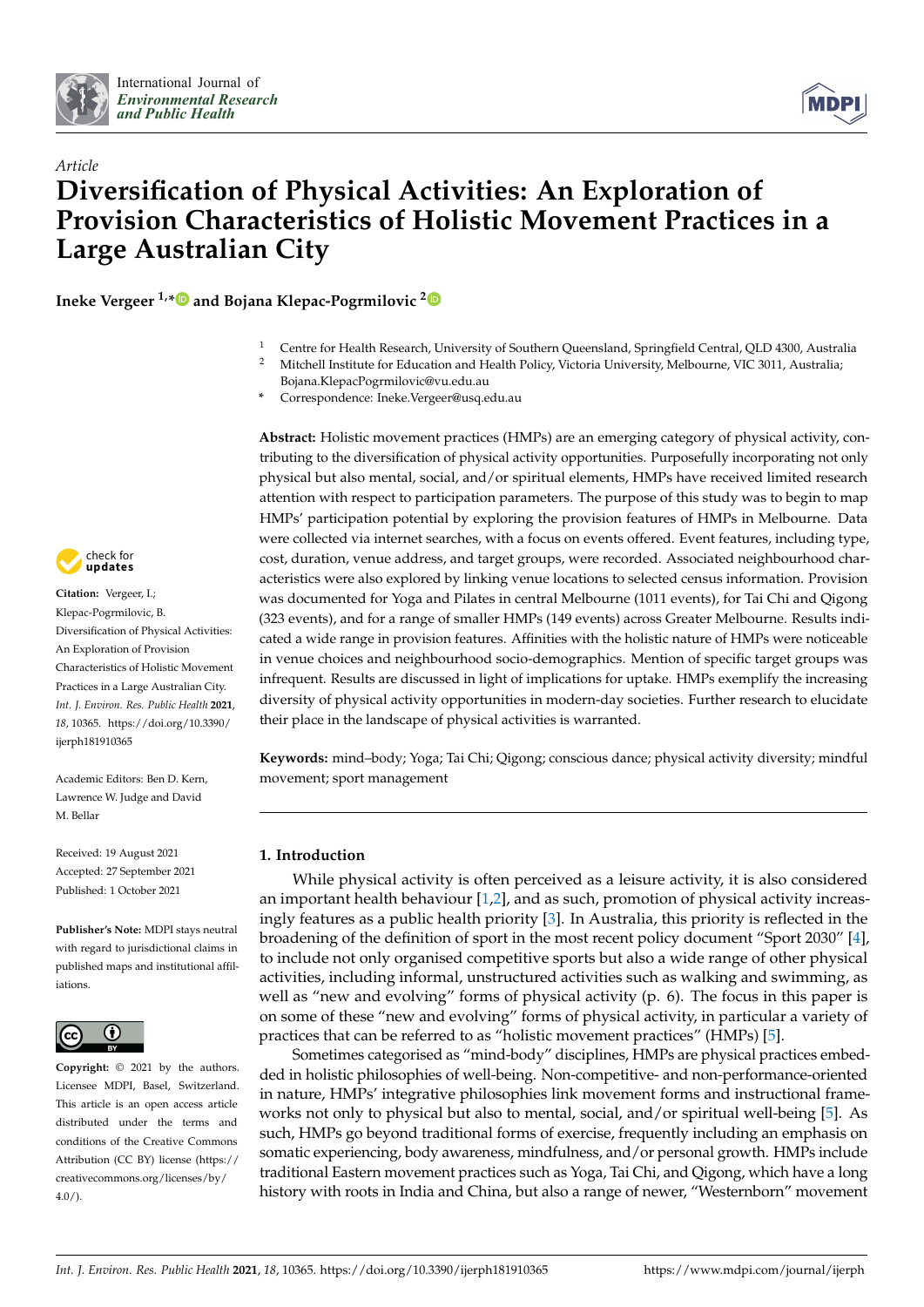practices, for example, 5Rhythms, Biodanza, Nia, Pilates, and Eurythmy [\[5\]](#page-16-4). Research on health outcomes is extensive, and generally positive, for the traditional Eastern HMPs [\[6](#page-16-5)[–12\]](#page-16-6), and in its infancy, but still promising, for the newer Western-born HMPs [\[13](#page-16-7)[–18\]](#page-17-0).

When it comes to behavioural aspects, the traditional Eastern HMPs have received some attention in the form of participation prevalence, correlates, and motives. For example, in the USA, surveillance studies have shown steady increases in rates of Yoga participation, from 5.1% in 2002 to 13.3% in 2017, while prevalence for Tai Chi/Qigong remained stable at just over 1% [\[19](#page-17-1)[,20\]](#page-17-2). Studies in both the USA and Australia indicate that levels of participation in Yoga are considerably higher than in Tai Chi/Qigong [\[19](#page-17-1)[,21\]](#page-17-3). In Australia, recent surveillance data suggest Yoga is among the top 10 most practiced forms of physical activity in the country [\(https://www.clearinghouseforsport.gov.au/research/ausplay/results](https://www.clearinghouseforsport.gov.au/research/ausplay/results) (accessed on 18 August 2021)). It has typically been found that the majority of Yoga participants are female, white, well-educated, and of higher socio-economic status [\[20,](#page-17-2)[22\]](#page-17-4), while participants in Tai Chi/Qigong show some overlap but also variation in characteristics, such as higher proportions of men, persons of Asian ethnicity, and non-universityeducated [\[22,](#page-17-4)[23\]](#page-17-5). Participation motives for Yoga and Tai Chi/Qigong are often initially health- and fitness-related, but may take on more holistic aspects such as calmness, selfknowledge, mind–body integration, and spirituality with longer engagement [\[24–](#page-17-6)[27\]](#page-17-7).

In contrast to those of traditional Eastern HMPs, participation parameters of Westernborn HMPs have received very limited attention. Among early research is a qualitative study exploring the participation motives of 5Rhythms' participants [\[28\]](#page-17-8), which found that the holistic nature of the practice was reflected in motives such as emotional exploration and expression, safety, personal growth, and spirituality. A recent survey among 5Rhythms, Biodanza, and other free-movement-based holistic dance practices had a majority of female, white, and university-educated respondents, with many reporting a mental health condition [\[29\]](#page-17-9). In an Italian study, people signing up for a yearlong course in Biodanza were found to have different emotional characteristics than those signing up for other dance courses [\[16\]](#page-16-8). A survey among Brazilian Pilates participants showed the majority of respondents to be middle-aged women who did not participate regularly in other exercise activities and suffered some musculoskeletal pain [\[30\]](#page-17-10). While Pilates is sometimes included in physical activity surveillance studies [\[21](#page-17-3)[,31\]](#page-17-11), gauging participation information of smaller HMPs from surveillance studies is difficult, as they may be too small to capture and may end up being categorised as "other" or coded within wider categories such as dance or martial arts.

Surveillance and other surveys predominantly focus on individual-level factors influencing participation. However, ecological models suggest that there are multiple levels of influence on physical activity behaviour and that environmental contexts play an important role in shaping or constraining intra- and interpersonal determinants [\[32\]](#page-17-12). In particular, *behaviour settings*—the social and physical situations in which behaviour takes place—can promote certain behaviours while discouraging or prohibiting others. Various studies have shown positive relationships between physical activity participation and facility and/or resource provision [\[33](#page-17-13)[–36\]](#page-17-14), suggesting that degree of use is related to the degree of local availability, which, in turn, may be associated with neighbourhood characteristics [\[37\]](#page-17-15). Models of service utilisation also point to the enabling role contextual factors play in the use of services, emphasising such aspects as the amount, varieties, locations, structures, and distributions of provision [\[38\]](#page-17-16). It is thus not unreasonable to expect that the degree and nature of HMP provision may affect the uptake of these practices. One approach to begin to gauge the role and place of HMPs in the contemporary landscape of physical activities, therefore, is to look at the supply side of these practices. It is evident that without guided opportunities to get to know and engage in HMPs, participation is not possible. Hence, provision is an essential condition for participation. However, we currently know very little about the provision of HMPs.

The purpose of this study, therefore, was to explore the provision of HMPs. We did this by focusing on the area of Greater Melbourne. Melbourne is one of Australia's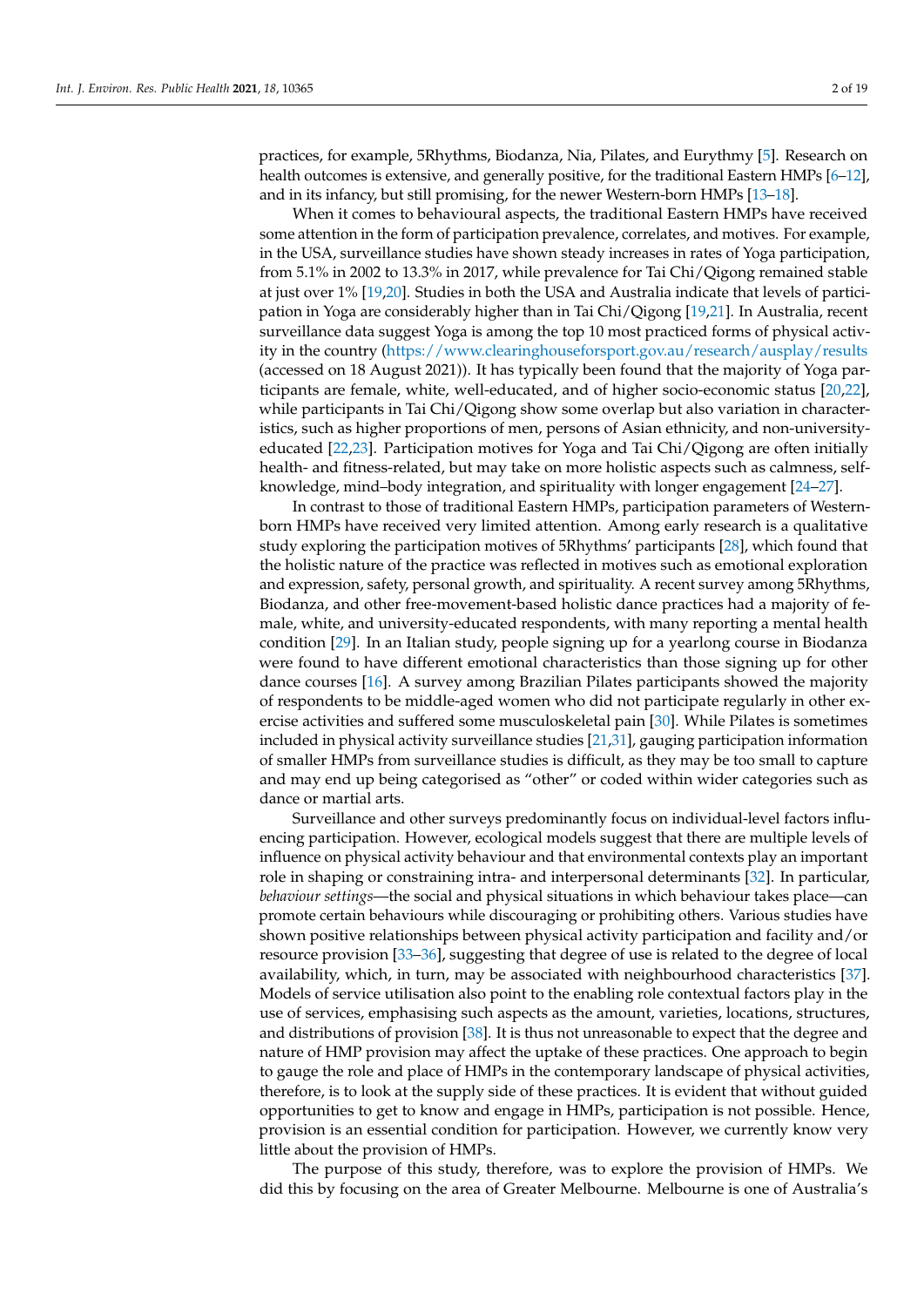largest and most physically active cities [\[39\]](#page-17-17), with a rich cultural diversity. Because of these characteristics and through personal experience, we expected that Melbourne would house a variety of HMPs. We aimed to document numbers and event features (e.g., type, cost, duration, location, and target group) available online. A secondary purpose was to explore the neighbourhood characteristics associated with HMP offerings by linking the location data to selected sociodemographic variables derived from the 2016 Australian Census.

## **2. Methods**

We employed an internet search through the Google search engine to locate information about HMP offerings in Melbourne. A criterion for a movement practice to be considered an HMP was an embedding in a holistic philosophy of wellbeing, and the existence of a teacher training system, indicating that a practice has spread beyond its original founder. A list of HMPs was drawn up based on previous publications and the authors' own experiences in this field [\[5](#page-16-4)[,40](#page-17-18)[,41\]](#page-17-19) and used as a basis for the search. This list consisted of 23 HMPs. For 6 of these 23, we found no websites indicating a presence in Greater Melbourne at the time of the search (Eutony, JourneyDance, Movement Medicine, PanEurythmy, Sign Chi Do, and Soul Motion). During our search, we became aware of five more practices that we considered HMPs that we had not originally included, and we searched separately for these. Altogether, we conducted searches for 28 HMPs, finding a presence in Greater Melbourne for 22 of them. It became clear early on that trying to document all events for Yoga and Pilates was not feasible. We therefore restricted the search for these practices to the area in which we had started, the centre of Melbourne (searching with the term "CBD"—central business district). For all other HMPs, the searches were conducted across the whole of Greater Melbourne.

Due to resource limitations, the searches were conducted in the springs of 2016 and 2017, between October and December. Some events were searched in 2016, others in 2017. Because of the exploratory nature of the study, we coded every event that was announced on a website, regardless of its date (i.e., sometimes events were announced several months in advance of the actual event, particularly for non-regular events).

## *2.1. Search Strategy*

The primary search was performed by typing three key words for each HMP in the search engine: "name of the HMP", "Melbourne", and "Australia". For Yoga and Pilates another key word was added—"CBD". After reviewing all websites that listed all three/four key words, the search was repeated without "Australia". When the search engine was no longer showing a connection between the two main key words "name of the HMP" and "Melbourne", a secondary search was conducted. This included publicly open Facebook pages and websites that provided links to some other web or Facebook pages that were not initially found in the Google search.

#### *2.2. Data Extraction*

We focused on "events offered" as our unit of analysis. Events referred to any type of offering aimed at a group of people (i.e., not individual sessions), for example, classes or workshops. For each event mentioned on a website, the following information was recorded, if present on the site: event type, event name, location/venue address, venue type, day of the week, start time, duration, cost, level, and target group. If the venue type was not clear from the website the venue address was entered into the Google Maps search engine to determine more specifically what type of venue existed at the indicated location.

## *2.3. Association with Neighbourhood Demographics*

Venue addresses were used to determine the postcode area in which an event was offered. Number of events were then determined per postcode area. We extracted a range of postcode-based socio-demographic variables from the 2016 Australian Census [\(https://](https://datapacks.censusdata.abs.gov.au/datapacks/)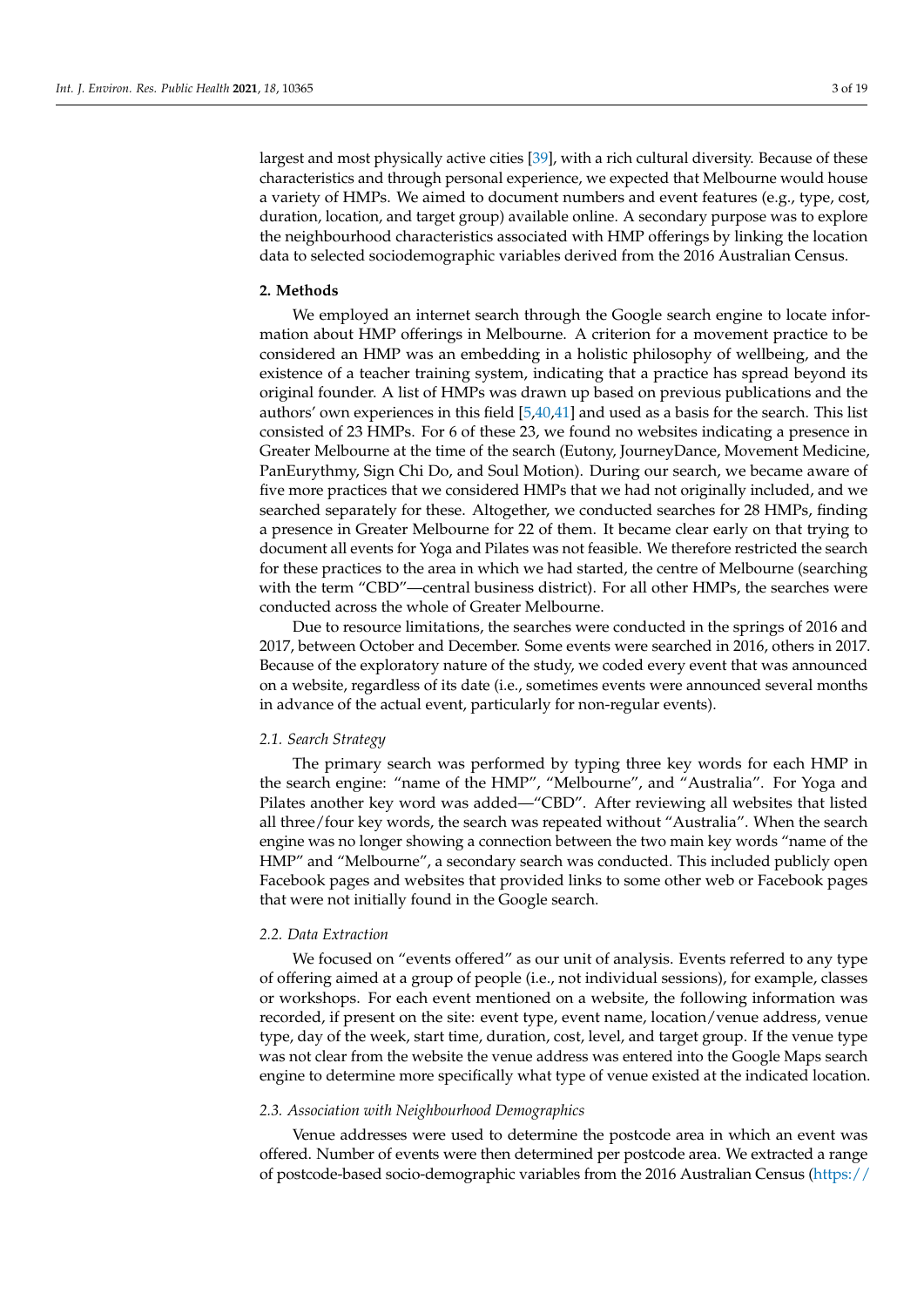[datapacks.censusdata.abs.gov.au/datapacks/](https://datapacks.censusdata.abs.gov.au/datapacks/) (accessed on 2 November 2017)) and explored their relationship with HMP-offering postcode areas via correlations and *t*-tests.

## *2.4. Analyses*

Descriptive statistics (mainly numbers and percentages) were used to analyse and report the data concerning event characteristics. For event duration and cost, means, medians, and standard deviations were determined. The association between HMP-offering postcode areas and selected socio-demographic census variables was explored via *t*-tests (HMP present/not present in the postcode area) and correlations (number of HMP events in a postcode area). Because of the exploratory nature of the study, we focused our description on characteristics that were significant at *p* < 0.01 for both the *t*-tests and correlations.

## **3. Results**

## *3.1. Number of Events*

For the 28 HMPs included, a total of 1483 events were found, representing 22 HMPs. This included 1011 events for Yoga and Pilates in central Melbourne, and 472 events for other HMPs across Greater Melbourne (Table [1\)](#page-3-0).

<span id="page-3-0"></span>**Table 1.** Number of events found per HMP, and proportion of weekly classes versus other types of events.

|                                            | n              | $\frac{0}{0}$ | % Weekly Class/Other |
|--------------------------------------------|----------------|---------------|----------------------|
| Yoga and Pilates in central Melbourne      | 1011           | 100.0%        |                      |
| Pilates                                    | 646            | 63.9%         | 100/0                |
| Yoga                                       | 365            | 36.1%         | 98.1/1.9             |
| <b>Other HMPs across Greater Melbourne</b> | 472            | 100.0%        |                      |
| 5Rhythms                                   | 23             | 4.9%          | 39.1/60.9            |
| <b>Ageless Grace</b>                       | 5              | 1.1%          | 100/0                |
| Authentic Movement                         | 6              | $1.3\%$       | 0/100                |
| Biodanza                                   | 6              | $1.3\%$       | 16.7/83.3            |
| Body-Mind Centering                        | 3              | $0.6\%$       | 0/100                |
| Chakradance                                | 12             | 2.5%          | 33.3/66.7            |
| Chi Ball                                   | 6              | 1.3%          | 100/0                |
| Dances of Universal Peace                  | 1              | 0.2%          | $?$ /? *             |
| Dancing Freedom                            | 1              | 0.2%          | 100/0                |
| Eurythmy                                   | $\overline{2}$ | 0.4%          | 0/100                |
| Feldenkrais                                | 33             | $7.0\%$       | 78.8/21.2            |
| Gyrotonics                                 | $\overline{2}$ | 0.4%          | $?$ /?               |
| Hanna Somatics                             | 10             | 2.1%          | 40/60                |
| Kundalini Dance                            | 5              | 1.1%          | 60/40                |
| <b>NIA</b>                                 | 24             | 5.1%          | 95.8 / 4.2           |
| Open Floor                                 | 7              | 1.5%          | 50/50                |
| Qigong                                     | 87             | 18.4%         | 83.7/16.3            |
| Tai Chi                                    | 236            | 50.0%         | 99.1/0.9             |
| Tensegrity                                 | 1              | 0.2%          | 100/0                |
| <b>Trance Dance</b>                        | 2              | 0.4%          | 0/100                |

\* Question marks indicate that the proportion of weekly classes versus other types of events could not be calculated due to missing information concerning event type.

To create some structure, we decided to present the results in three categories. Because a relatively large number of events was found for Tai Chi and Qigong, and these practices are closely related [\[42\]](#page-17-20), we elected to split the HMPs in Greater Melbourne, with Tai Chi/Qigong presented separately and the remaining 18 HMPs referred to as "smaller HMPs". Findings for Yoga and Pilates in central Melbourne are presented alongside. Table [2](#page-5-0) provides an overview of the event characteristics described below.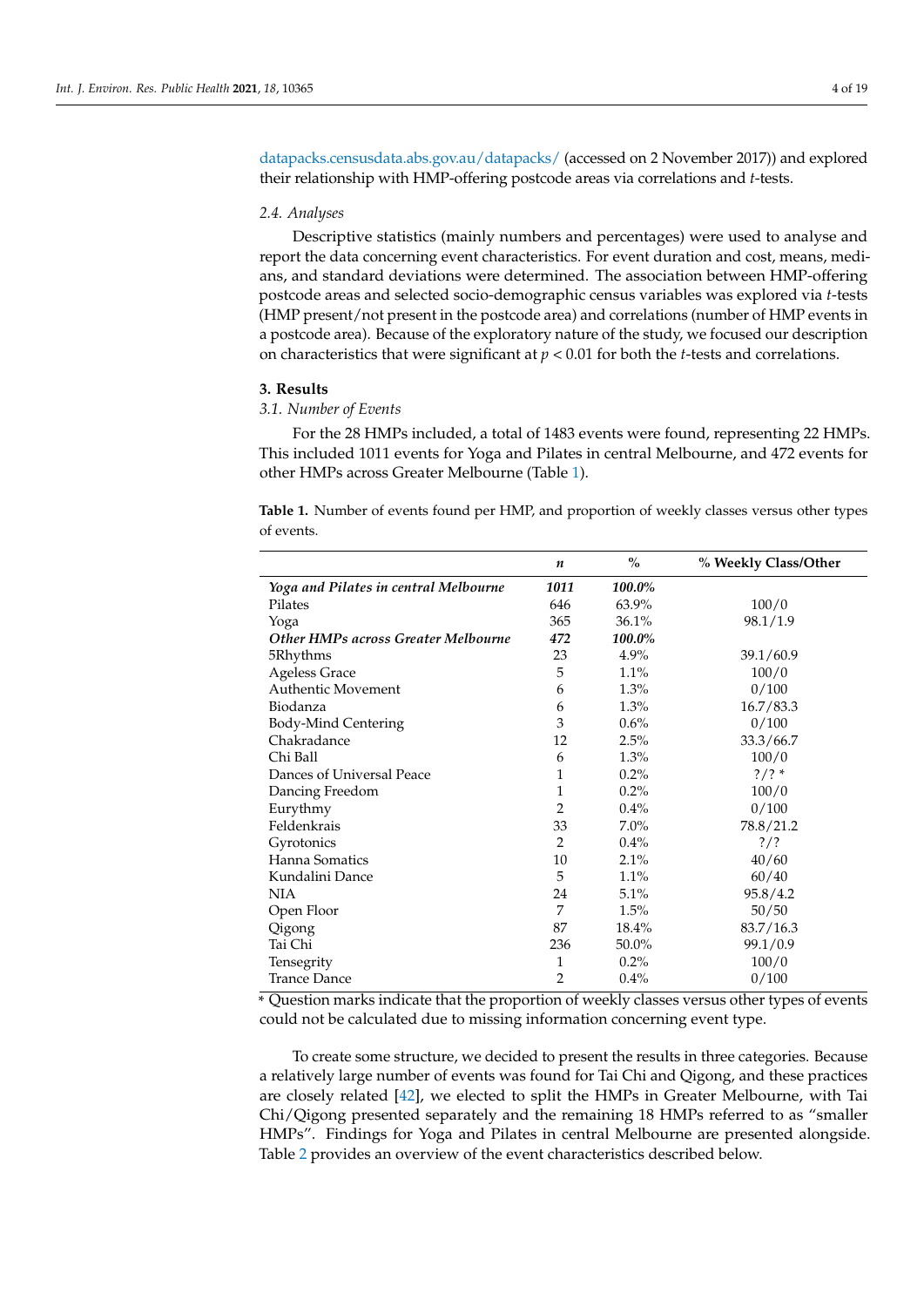|                                                                                               |                                    |                        | <b>Greater Melbourne</b>          |                       | Central Melbourne Only       |                        | Total             |                    |
|-----------------------------------------------------------------------------------------------|------------------------------------|------------------------|-----------------------------------|-----------------------|------------------------------|------------------------|-------------------|--------------------|
|                                                                                               | <b>Smaller HMPs</b><br>$(n = 149)$ |                        | Tai Chi/Qigong<br>$(n = 323)$     |                       | Yoga/Pilates<br>$(n = 1011)$ |                        |                   |                    |
|                                                                                               | $\boldsymbol{n}$                   | $\% *$                 | n                                 | $\%$                  | $\boldsymbol{n}$             | $\%$                   | $\boldsymbol{n}$  | $\%$               |
| Event Types<br>Weekly class<br>Monthly (1 or $2\times$ ) class<br>One-off/irregular class     | 86<br>8<br>27                      | 59.7%<br>5.6%<br>18.8% | 305<br>$\mathbf{1}$<br>$\sqrt{2}$ | 95.0%<br>0.3%<br>0.6% | 1001<br>1<br>$\overline{4}$  | 99.3%<br>0.1%<br>0.4%  | 1392<br>10<br>33  | 95%<br>$1\%$<br>2% |
| Workshop<br>Seasonal event                                                                    | 11<br>12                           | 7.6%<br>8.3%           | 8<br>5                            | 2.5%<br>1.6%          | $\overline{2}$               | 0.2%<br>$0.0\%$        | 21<br>17          | $1\%$<br>$1\%$     |
| <b>Total</b><br>Missing                                                                       | 144<br>5/149                       | 100%<br>3.4%           | 321<br>2/323                      | 100%<br>0.6%          | 1008<br>3/1011               | 100%<br>0.3%           | 1473<br>10/1483   | 100%<br>0.7%       |
| Time of Day<br>Early morning $(6:00-8:59)$<br>Morning (9:00–11:29)<br>Lunchtime (11:30-13:29) | $\overline{2}$<br>48<br>8          | 1.5%<br>36.9%<br>6.2%  | 15<br>133<br>23                   | 4.7%<br>41.7%<br>7.2% | 231<br>90<br>306             | 22.9%<br>8.9%<br>30.4% | 248<br>271<br>337 | 17%<br>19%<br>23%  |
| Early afternoon<br>$(13:30-14:29)$                                                            | 13                                 | 10.0%                  | 25                                | 7.8%                  | 18                           | 1.8%                   | 56                | $4\%$              |
| Afternoon (14:30–16:29)<br>Late afternoon                                                     | 8                                  | 6.2%                   | 8                                 | 2.5%                  | 20                           | 2.0%                   | 36                | 3%                 |
| $(16:30-17:29)$<br>Early evening                                                              | $\overline{4}$<br>13               | 3.1%<br>10.0%          | 3                                 | 0.9%                  | 68<br>227                    | 6.7%<br>22.5%          | 75<br>282         | $5\%$<br>19%       |
| $(17:30-18:59)$                                                                               | 34                                 | 26.2%                  | 42<br>70                          | 13.2%<br>21.9%        | 48                           | 4.8%                   | 152               | 10%                |
| Evening (19:00-20:30)<br>Total<br>Missing                                                     | 130<br>19/149                      | 100%<br>12.8%          | 319<br>4/323                      | 100%<br>1.2%          | 1008<br>3/1011               | 100%<br>0.3%           | 1457<br>26/1483   | 100%<br>1.8%       |
| Weekday (Weekly Classes)<br>Monday                                                            | 11                                 | 13.6%                  | 63                                | 20.7%                 | 197                          | 19.7%                  | 271               | 20%                |
| Tuesday<br>Wednesday                                                                          | 15<br>15                           | 18.5%<br>18.5%         | 55<br>60                          | 18.0%<br>19.7%        | 190<br>196                   | 19.0%<br>19.6%         | 260<br>271        | 19%<br>20%         |
| Thursday                                                                                      | 14                                 | 17.3%                  | 50                                | 16.4%                 | 197                          | 19.7%                  | 261               | 19%                |
| Friday<br>Saturday                                                                            | 15<br>8                            | 18.5%<br>9.9%          | 26<br>42                          | 8.5%<br>13.8%         | 129<br>59                    | 12.9%<br>5.9%          | 170<br>109        | 12%<br>8%          |
| Sunday<br>Total                                                                               | 3<br>81                            | 3.7%<br>100%           | 9<br>305                          | 3.0%<br>100%          | 31<br>999                    | 3.1%<br>100%           | 43<br>1385        | 3%<br>100%         |
| Missing                                                                                       | 5/86                               | 5.8%                   | 0/305                             | $0.0\%$               | 2/1001                       | 0.2%                   | 7/1392            | $1\%$              |
| Duration of Weekly<br>Classes<br>Thirty minutes or less                                       | $\overline{2}$                     | 2.7%                   | 6                                 | 2.6%                  | 20                           | 2.1%                   | 28                | 2%                 |
| Between 31-59 min                                                                             | 9                                  | 12.2%                  | 10                                | 4.3%                  | 524                          | 55.9%                  | 543               | 44%                |
| Between 60-89 min<br>Between 90–119 min                                                       | 48<br>5                            | 64.9%<br>6.8%          | 156<br>54                         | 67.5%<br>23.4%        | 361<br>31                    | 38.5%<br>3.3%          | 565<br>90         | 45%<br>$7\%$       |
| Two hours or more                                                                             | 10                                 | 13.5%                  | 5                                 | 2.2%                  | 2                            | 0.2%                   | 17                | $1\%$              |
| Total<br>Missing                                                                              | 74<br>12/86                        | 100%<br>14.0%          | 231<br>74/305                     | 100%<br>24.3%         | 938<br>63/1001               | 100%<br>6.3%           | 1243<br>149/1392  | 100%<br>11%        |
| <b>Target Levels</b>                                                                          | 29                                 | 78.4%                  | 25                                | 16.2%                 | 173                          | 35.0%                  | 227               | 33.1%              |
| All levels <sup>1</sup><br>Beginner                                                           | 3                                  | 8.1%                   | 85                                | 55.2%                 | 111                          | 22.5%                  | 199               | 29%                |
| Non-beginner <sup>2</sup>                                                                     | 5                                  | $13.5\%$               |                                   | $0.0\%$               | 145<br>65                    | 29.4%                  | 150<br>109        | 22%                |
| Intermediate/advanced<br>Total                                                                | 37                                 | 0.0%<br>100%           | 44<br>154                         | 28.6%<br>100%         | 494                          | 13.2%<br>100%          | 685               | 16%<br>100%        |
| Missing                                                                                       | 112/149                            | 75.2%                  | 169/323                           | 52.3%                 | 517/1011                     | 51.1%                  | 798/1483          | 54%                |
| <b>Target Groups</b><br>АШ<br>Age                                                             | 14<br>3                            | $48.3\%$<br>$10.3\%$   | 23<br>43                          | 29.1%<br>54.4%        | 16<br>$\mathbf{1}$           | $18.6\%$<br>1.2%       | 53<br>$47\,$      | $27\%$<br>24%      |
| Gender<br>Health/well-being                                                                   | 9                                  | 31.0%<br>$0.0\%$       | 13                                | $0.0\%$<br>16.5%      | 4<br>44                      | 4.7%<br>51.2%          | 13<br>57          | $7\%$<br>29%       |
| Preference                                                                                    | $\mathbf{1}$                       | 3.4%                   |                                   | $0.0\%$               | 17                           | 19.8%                  | 18                | $9\%$              |
| Other<br>Total                                                                                | $\overline{2}$<br>29               | 6.9%<br>100%           | 79                                | $0.0\%$<br>100%       | $\overline{4}$<br>86         | 4.7%<br>100%           | 6<br>194          | $3\%$<br>100%      |
| Missing                                                                                       | 120/149                            | 80.5%                  | 244/323                           | 75.5%                 | 925/1011                     | 91.5%                  | 1289/1483         | 87%                |
| Venue Type<br>Arts/culture centre/house                                                       | 9                                  | 6.2%                   | 9                                 | 3.0%                  |                              | 0.0%                   | 18                | $1\%$              |
| Body-mind fitness studio                                                                      | $\mathbf{1}$<br>$\,8\,$            | 0.7%<br>5.5%           | 3<br>$\overline{4}$               | $1.0\%$<br>1.3%       | 159                          | 15.6%<br>$0.0\%$       | 163<br>12         | 11%<br>$1\%$       |
| Bush camp<br>Church hall                                                                      | 19                                 | 13.1%                  | 45                                | 14.8%                 |                              | $0.0\%$                | 64                | $4\%$              |
| Club/society<br>Community hall                                                                | $\overline{7}$<br>6                | 4.8%<br>4.1%           | 18<br>40                          | 5.9%<br>13.1%         |                              | $0.0\%$<br>$0.0\%$     | 25<br>46          | $2\%$<br>3%        |
| Dance-movement studio                                                                         | 9                                  | 6.2%                   |                                   | $0.0\%$               |                              | 0.0%                   | 9                 | $1\%$              |
| Education<br>Fitness/health centre                                                            | 9<br>$\overline{4}$                | 6.2%<br>2.8%           | 4<br>$\mathbf{1}$                 | 1.3%<br>0.3%          | 250                          | $0.0\%$<br>24.5%       | 13<br>255         | $1\%$<br>17%       |
| Holistic health<br>clinic/centre                                                              | $\overline{7}$                     | 4.8%                   | 11                                | 3.6%                  | 21                           | 2.1%                   | 39                | $3\%$              |
| Leisure/recreation/sports<br>centre                                                           | $\overline{2}$                     | 1.4%                   | 14                                | 4.6%                  |                              | $0.0\%$                | 16                | $1\%$              |
| Library                                                                                       | $\mathbf{1}$                       | 0.7%                   | 3<br>$30\,$                       | $1.0\%$               |                              | 0.0%                   | $\overline{4}$    | $0\%$              |
| Martial arts school<br>Mental/psychological                                                   | 4                                  | $0.0\%$<br>2.8%        | 5                                 | 9.8%<br>1.6%          | 5                            | $0.0\%$<br>0.5%        | 30<br>14          | 2%<br>$1\%$        |
| services centre<br>Miscellaneous                                                              | $\,$ 8 $\,$                        | 5.5%                   | 3                                 | $1.0\%$               |                              | 0.0%                   | 11                | $1\%$              |
| Musculoskeletal health                                                                        | 3                                  | 2.1%                   |                                   | $0.0\%$               | 196                          | 19.4%                  | 199               | 14%                |

**Table 2.** Event characteristics for the smaller HMPs, Tai Chi/Qigong, and Yoga/Pilates.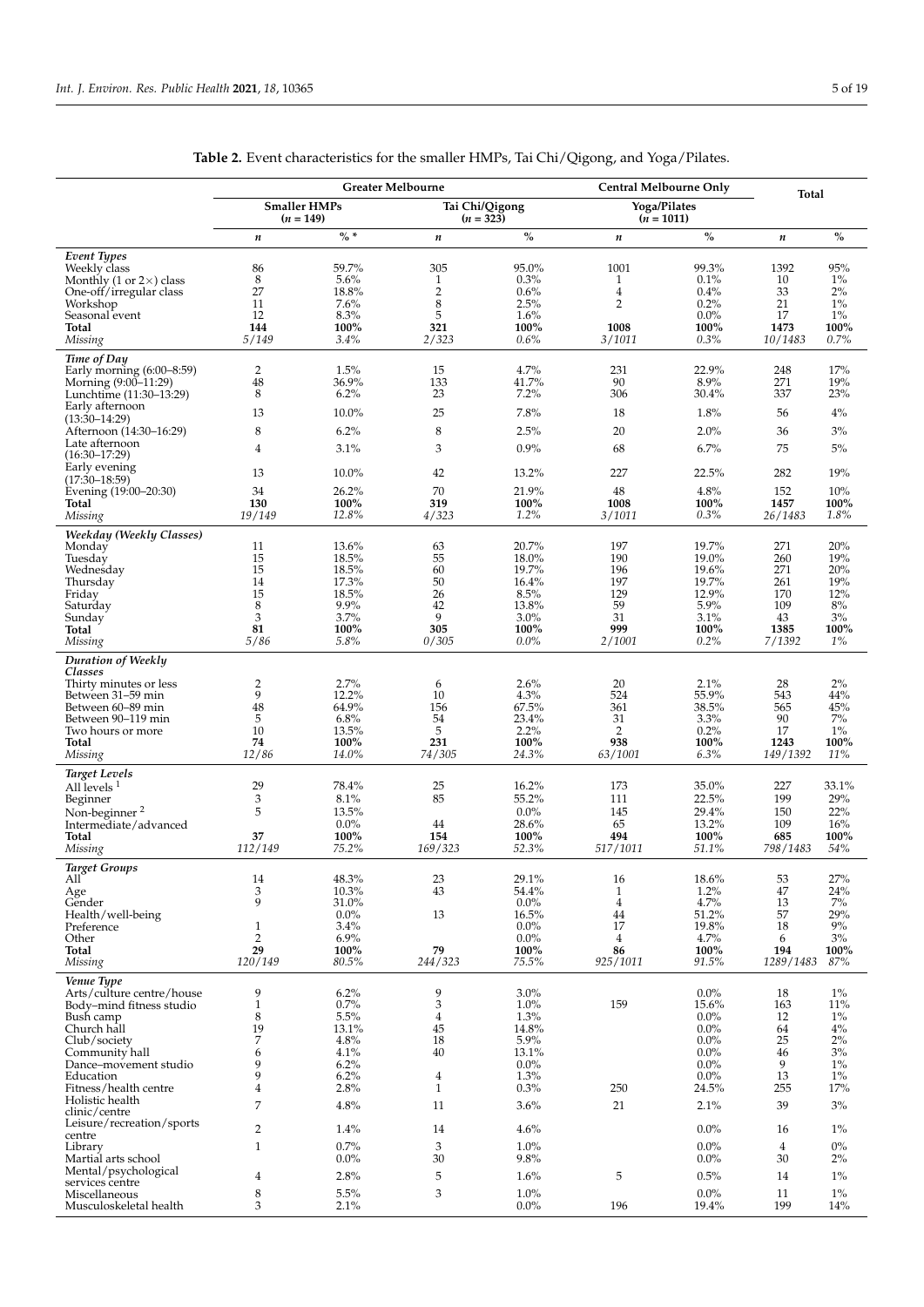<span id="page-5-0"></span>

|                                        |                    |                                    | <b>Greater Melbourne</b> | Central Melbourne Only     | <b>Total</b>                 |                          |                        |                     |
|----------------------------------------|--------------------|------------------------------------|--------------------------|----------------------------|------------------------------|--------------------------|------------------------|---------------------|
|                                        |                    | <b>Smaller HMPs</b><br>$(n = 149)$ | $(n = 323)$              | Tai Chi/Qigong             | Yoga/Pilates<br>$(n = 1011)$ |                          |                        |                     |
|                                        | n                  | $\% *$                             | n                        | $\%$                       | $\boldsymbol{n}$             | $\%$                     | n                      | $\%$                |
| Neighbourhood house<br>Outdoors/public | 14                 | 9.7%<br>$0.0\%$                    | 65<br>12                 | 21.3%<br>$3.9\%$           |                              | $0.0\%$<br>0.1%          | 79<br>13               | 5%<br>$1\%$         |
| Pilates studio                         | 3                  | 2.1%                               |                          | $0.0\%$                    | 185                          | 18.1%                    | 188                    | 13%                 |
| Primary/secondary school               |                    | 0.7%                               | 25                       | 8.2%                       |                              | $0.0\%$                  | 26                     | 2%                  |
| Residential home                       | 8                  | 5.5%                               |                          | $0.0\%$                    |                              | $0.0\%$                  | ົ                      | $1\%$               |
| Senior citizens                        |                    | $0.0\%$                            | 13                       | 4.3%                       |                              | $0.0\%$                  | 13                     | $1\%$               |
| Yoga studio/centre<br>Total<br>Missing | 22<br>145<br>4/149 | 15.2%<br>100%<br>2.7%              | 305<br>18/323            | $0.0\%$<br>100%<br>$5.6\%$ | 194<br>1011<br>0/1011        | 19.2%<br>100%<br>$0.0\%$ | 216<br>1461<br>22/1483 | 15%<br>100%<br>1.5% |

#### **Table 2.** *Cont.*

\* Percentages are produced from the available information (i.e., the categories add up to 100%), with the percentages of missing information (not clear or not mentioned) provided separately, below the total percentages. <sup>1</sup> "All levels" was coded when the words "all levels" or "any level" were used, when "no prior experience necessary" was stated, or when "both regular and beginner practitioners" were welcome (and no further levels were indicated). <sup>2</sup> Level indications were classed as "non-beginner" when some prior experience was required or recommended to attend the event.

## *3.2. Event Types*

Event type was indicated for 99.3% of event offerings, with the great majority being weekly classes. For Yoga/Pilates in central Melbourne, virtually all events were weekly classes (99.3%) (Table [2\)](#page-5-0). For Tai Chi/Qigong it was similar; most events were weekly classes (95.0%). However, for the smaller HMPs, although weekly classes made up more than half the events (59.7%), there was a greater proportion of less regular offerings in the form of one-off classes (18.8%), workshops (7.6%), seasonal events (8.3%), and monthly classes (5.6%).

Four of the smaller HMPs offered weekly classes only, while six did not offer weekly classes at all (Table [1](#page-3-0) and Supplementary Table S1). Authentic Movement offered irregular (66.7%) and monthly (16.7%) classes only, as well as workshops (16.7%); Body-Mind Centering offered irregular classes (33.3%) and workshops (66.7%) only; Dances of Universal Peace and Gyrotonics did not mention type of event; Eurythmy offered irregular classes only; and Trance Dance either did not mention type of event or offered workshops (100%) only.

Workshops were found for 10 HMPs: 5Rhythms (4.3% of offerings), Authentic Movement (16.7%), Biodanza (33.3%), Body-Mind Centering (66.7%), Feldenkrais (6.1%), Open Floor (14.3%), Qigong (9.2%), Trance Dance (50%), and Yoga (0.5%).

## *3.3. Timing and Duration*

#### 3.3.1. Duration

The duration of the sessions was not clear for 182 out of the 1483 events (12.3%). Overall, the mean duration of weekly classes was  $57.2 \pm 18.1$  min. Monthly and irregular classes tended to be longer (123.0  $\pm$  47.9 and 118.7  $\pm$  42.3 min, respectively). Predictably, workshops were longest in duration (395.0  $\pm$  256.0), but also varied considerably, ranging from 3 h half-day workshops to 18 h weekend workshops.

Weekly classes differed in mean duration between the categories of HMPs, with Yoga/Pilates classes being significantly (ANOVA,  $p < 0.001$ ) shorter (53.3  $\pm$  13.0 min) than classes for both Tai Chi/Qigong (67.9  $\pm$  20.9 min) and the smaller HMPs (73.0  $\pm$  34.7 min). The difference between Tai Chi and the smaller HMPs was not significant. The shorter duration for Yoga/Pilates was mainly due to shorter Pilates sessions  $(48.5 \pm 7.2 \text{ min})$ compared to Yoga (61.3  $\pm$  16.5 min). More than three quarters (76.7%) of all weekly Pilates classes were shorter than an hour; for Yoga, this was 26.4%. In contrast, for 20.3% of the smaller HMPs and 25.5% of Tai Chi/Qigong events, weekly classes were longer than 90 min.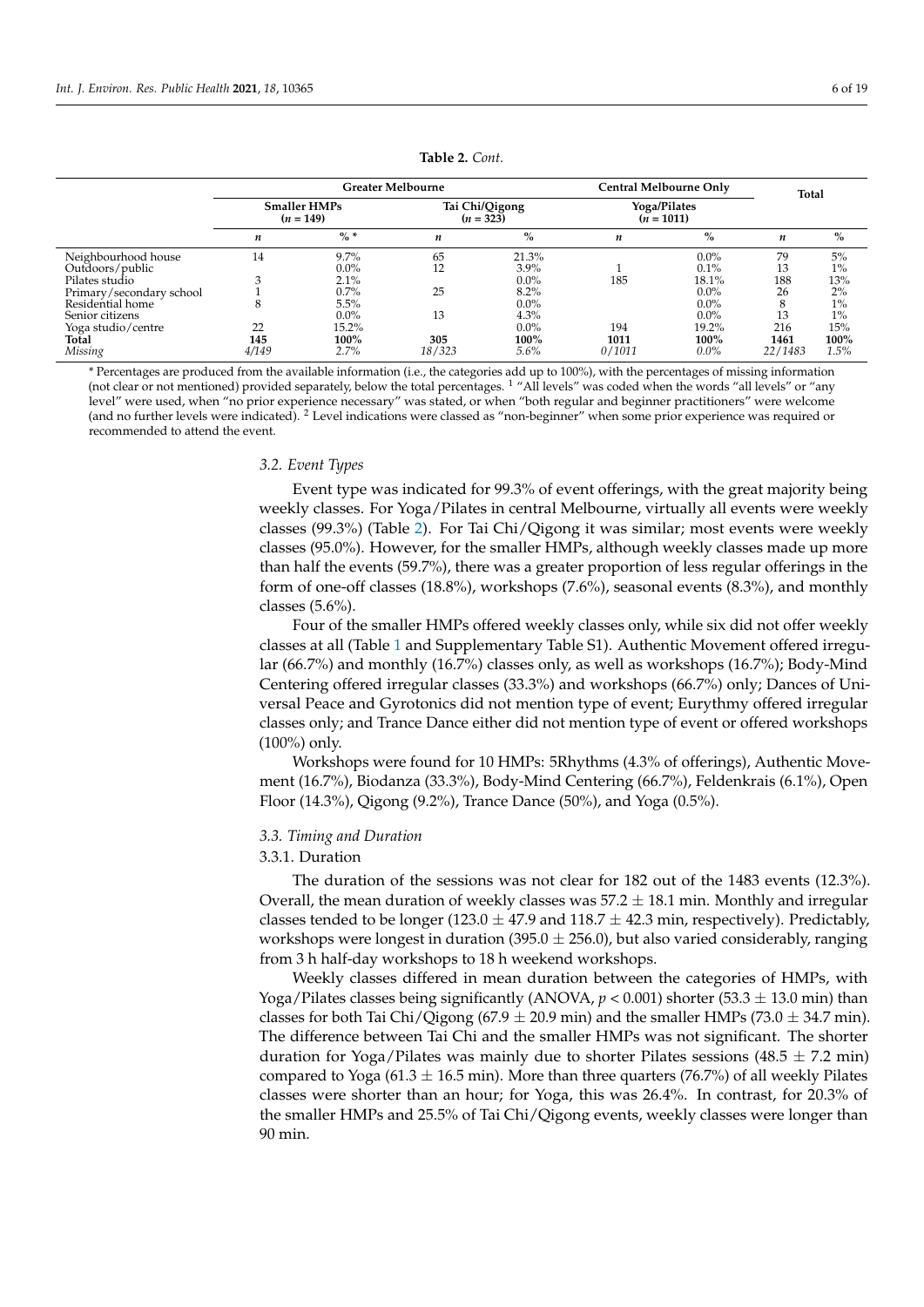## 3.3.2. Time of Day

The starting time was indicated for 98.2% of events. We categorised starting time into a time-of-day variable as follows: early morning (6:00–8.59); morning (9:00–11.29); lunch time (11:30–13.29); early afternoon (13:30–14:29); afternoon (14:30–16:29); late afternoon (16:30–17:29); early evening (17:30–18:59); and evening (19:00–20:29). For both Tai Chi/ Qigong and the smaller HMPs across Greater Melbourne, the most common time for offering sessions was the morning (41.7% and 36.9%, respectively), followed by the evening (21.9% and 26.2%) (See Table [2\)](#page-5-0). In contrast, the most common time for Yoga/Pilates in central Melbourne was lunch time (30.4%), followed by early morning (22.9%) and early evening (22.5%).

## 3.3.3. Weekdays

Day-of-the-week information was provided for 99.1% of events. All workshops took place during weekends, either on one day (28.6% for each day) or on both days (42.9%). One seasonal event (in Qigong) lasted five days during the workweek. Overall, 60% of monthly classes were on a weekend day, as were almost half of irregular/one-off classes (48.5%). In contrast, for weekly classes weekday offerings were more common, with, overall, Monday through to Thursday being the most popular days. For the smaller HMPs, Tuesday through Friday were the most popular days (72.8% of classes were offered on these days), with Saturdays and Sundays accounting for 13.6%. For Tai Chi/Qigong, the majority of the provision was Monday to Thursday (74.8%), with Monday being the most popular day (20.7%). However, there was also a reasonable provision on the weekend (16.8%), particularly Saturdays (see Table [2\)](#page-5-0). For Yoga/Pilates in central Melbourne, the majority of weekly classes (78.0%) were offered Monday through Thursday, with very few classes during the weekend (9.0%).

## *3.4. Costs*

Costs were only mentioned for 45.6% of the events offered. For 33.6% of the smaller HMPs, 72.3% of Tai Chi/Qigong, and 51.6% of Yoga/Pilates offerings, costs were not mentioned or not clear. For comparisons, we used the highest cost charged for a session, disregarding possible discounts for concessions or multi-class passes. It is worth noting that a variety of such options (multi-class passes, concessions, and memberships) were available across the events and HMPs.

## 3.4.1. Weekly Classes

Costs for weekly classes varied considerably among HMPs (Table [3\)](#page-7-0). Excluding free sessions, the lowest session cost was AUD 10 for the smaller HMPs and Yoga/Pilates and AUD 2 for Tai Chi/Qigong. The highest session cost was AUD 26 for the smaller HMPs, AUD 28 for Tai Chi/Qigong, and AUD 60 for Yoga/Pilates. Mean costs per hour were lowest for Tai Chi/Qigong (AUD 11.59  $\pm$  5.95), followed by the smaller HMPs (AUD 18.19  $\pm$  6.37), and highest for Yoga/Pilates (AUD 35.24  $\pm$  16.22). Pilates was by far the most expensive type of HMP, based on both price per session (AUD  $43.33 \pm 11.26$ ) and price converted to hourly costs (AUD 50.12  $\pm$  12.03). Mean hourly costs were more than twice as high as the next most expensive HMPs, Hannah Somatics (AUD 23.40  $\pm$  3.68), Yoga (AUD 22.84  $\pm$  4.78), and Chi Ball (AUD 22.50  $\pm$  2.74). The least expensive HMPs were Dancing Freedom (AUD 8.00  $\pm$  0), Tai Chi (AUD 9.85  $\pm$  5.98), Ageless Grace (AUD 10  $\pm$  0), and Tensegrity (AUD 10  $\pm$  0).

**Table 3.** Costs for weekly classes, per session and per hour (in Australian dollars).

|                     | <b>Costs Per Session</b>     |    |           |        |                           | Costs Per Hour |           |        |
|---------------------|------------------------------|----|-----------|--------|---------------------------|----------------|-----------|--------|
|                     | Mean Cost Per Session (s.d.) | n  | Range     | Median | Mean Cost Per Hour (s.d.) | n              | Range     | Median |
| <b>Smaller HMPs</b> | 19.18 (5.08)                 | 61 | $0 - 26$  | 20     | 18.19 (6.37)              | 55             | $0 - 34$  | 18     |
| 5Rhythms            | 19.25 (3.01)                 |    | $15 - 25$ | 20     | 16(11.11)                 |                | $10 - 34$ | 10     |
| Ageless Grace       | 10(0)                        |    | $10 - 10$ | 10     | 10(0)                     |                | $10 - 10$ | 10     |
| Chi Ball            | 22.5(2.74)                   |    | $20 - 25$ | 23     | 22.5(2.74)                |                | $20 - 25$ | 23     |
| Dancing Freedom     | 20(0)                        |    | $20 - 20$ | 20     | 8(0)                      |                | 8–8       |        |
| Feldenkrais         | 19.5 (7.65)                  | 18 | $0 - 25$  |        | 20.22(6.42)               | 15             | $0 - 27$  | 20     |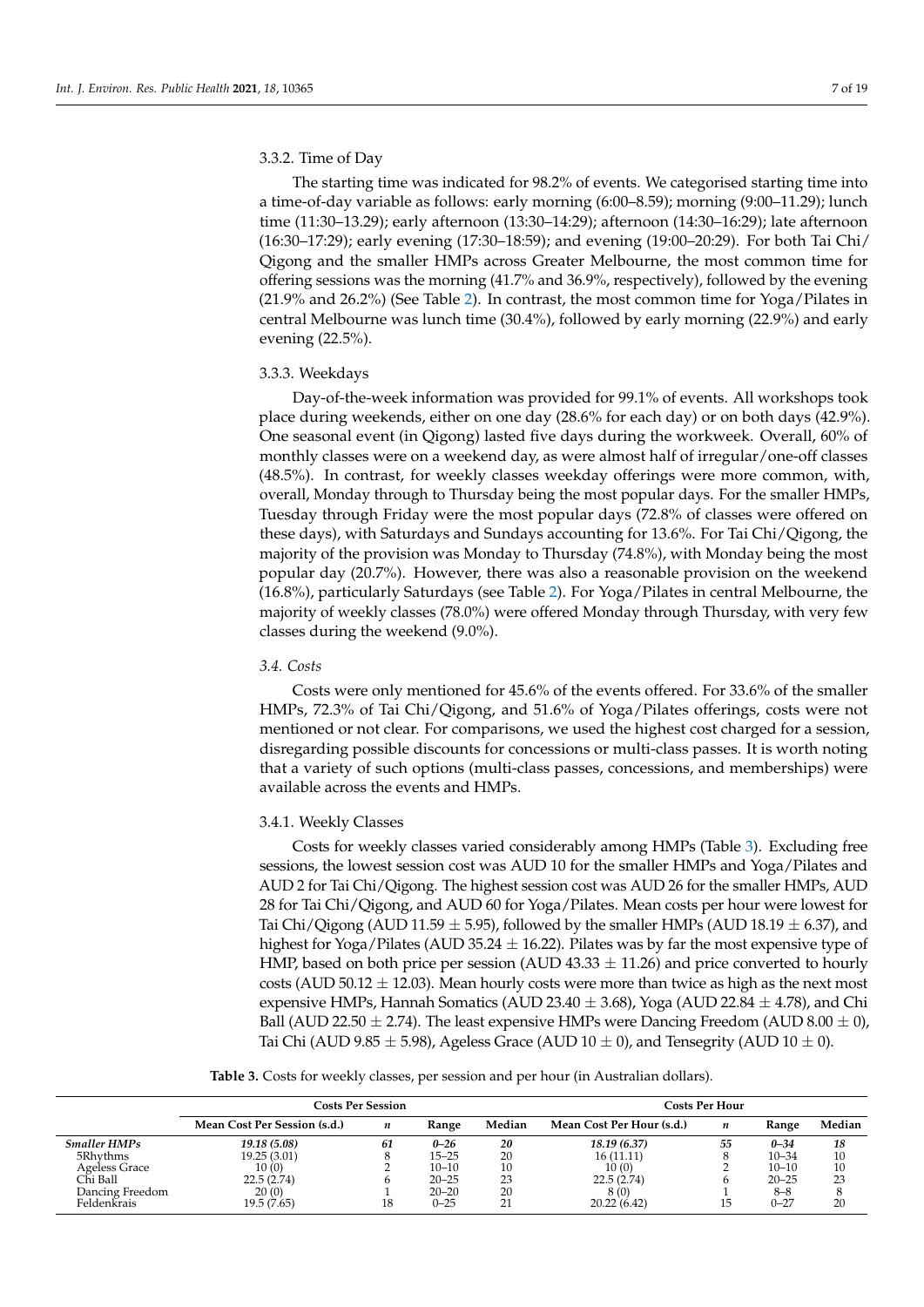<span id="page-7-0"></span>

|                | <b>Costs Per Session</b>     | <b>Costs Per Hour</b> |           |        |                           |     |           |        |
|----------------|------------------------------|-----------------------|-----------|--------|---------------------------|-----|-----------|--------|
|                | Mean Cost Per Session (s.d.) | n                     | Range     | Median | Mean Cost Per Hour (s.d.) | n   | Range     | Median |
| Hanna Somatics | 25.67 (0.58)                 | 3                     | $25 - 26$ | 26     | 23.4 (3.68)               |     | $21 - 26$ | 23     |
| NIA            | 17.9 (1.41)                  | 20                    | $15 - 20$ | 18     | 18.14 (1.49)              | 18  | $15 - 22$ | 18     |
| Open Floor     | 20(0)                        |                       | $20 - 20$ | 20     | 11.43(0)                  |     | $11 - 11$ | 11     |
| Tensegrity     | 15(0)                        |                       | $15 - 15$ | 15     | 10(0)                     |     | $10 - 10$ | 10     |
| Tai ChilQigong | 12.92 (6.48)                 | 76                    | $0 - 28$  | 13     | 11.59 (5.95)              | 62  | $0 - 20$  | 12     |
| Qigong         | 16(6.15)                     | 30                    | $0 - 28$  | 18     | 13.84 (5.19)              | 27  | $0 - 20$  | 13     |
| Tai Chi        | 10.91 (5.94)                 | 46                    | $0 - 20$  | 12     | 9.85(5.98)                | 35  | $0 - 20$  | 11     |
| Yoga/Pilates   | 33.42 (13.01)                | 484                   | $0 - 60$  | 25     | $35.24 * (16.22)$         | 429 | $0 - 67$  | 27     |
| Pilates        | 43.33 (11.26)                | 245                   | $24 - 60$ | 50     | 50.12 (12.03)             | 195 | $25 - 67$ | 50     |
| Yoga           | 23.26 (2.99)                 | 239                   | $0 - 25$  | 25     | 22.84 (4.78)              | 234 | $0 - 33$  | 23     |
| Total          | 29.51 (13.99)                | 621                   | $0 - 60$  | 25     | 30.84 (16.97)             | 546 | $0 - 67$  | 25     |

**Table 3.** *Cont.*

\* The mean hourly costs for Yoga/Pilates were higher than the mean session costs because many of the Pilates sessions were less than an hour long.

#### 3.4.2. Workshop Costs

Average costs for workshops ranged between AUD 65 and AUD 95 for half-day workshops, AUD 0 and AUD 105 for full-day workshops, and AUD 330 and AUD 675 for weekend workshops. Comparison between workshop prices is not straightforward, as there could be great variations in what is included (e.g., meals, overnight accommodation for weekend workshops), and we did not record this.

## 3.4.3. Free Offerings

Out of the 681 events for which prices were indicated, 11 (1.6%) were offered for free: three for the smaller HMPs (two Feldenkrais and one Kundalini dance), six for Tai Chi/Qigong (four Tai Chi, two Qigong), and two for Yoga/Pilates (two Yoga, zero Pilates). The free events entailed either taster or trial sessions associated with subsequent (chargedfor) longer offerings (Feldenkrais, Kundalini Dance, and Qigong), sessions associated with senior citizen organisations (e.g., Tai Chi, as part of membership of "University of the 3rd Age" (U3A), or part of a seniors' festival), or sessions organised in public spaces (e.g., Tai Chi or Yoga offered at Federation Square, or Tai Chi in the park). Surprisingly, a one-day workshop in Yoga and a five-day course in Feldenkrais were also offered for free.

## *3.5. Target Level and Groups*

## 3.5.1. Level

A target level such as beginner or advanced was specified for less than half (46.2%) of the events (Table [4\)](#page-8-0). For a large proportion of the smaller HMPs (75.2%), no level was indicated, and a further 19.5% explicitly stated that all levels were welcome. For 5.4%, a differentiation was made between beginner and non-beginner. Among Tai Chi/Qigong offerings, about 40% were aimed at a specific level, either beginner (26.3%) or intermediate/advanced (13.6%). For Yoga/Pilates in central Melbourne, about 32% specified different levels, including beginner (11.0%), non-beginner (14.2%) or intermediate/advanced (6.4%).

**Table 4.** Target level and group for the smaller HMPs, Tai Chi/Qigong, and Yoga/Pilates.

|                           |     | <b>Greater Melbourne</b> |     | Central Melbourne Only | <b>Total</b> |              |      |           |
|---------------------------|-----|--------------------------|-----|------------------------|--------------|--------------|------|-----------|
|                           |     | <b>Smaller HMPs</b>      |     | Tai Chi/Qigong         |              | Yoga/Pilates |      |           |
|                           | n   | $\%$                     | n   | $\%$                   | n            | $\%$         | n    | $\%$      |
| <b>Target Levels</b>      |     |                          |     |                        |              |              |      |           |
| Not mentioned             | 112 | $75.2\%$                 | 169 | 52.3%                  | 517          | 51.1%        | 798  | 53.8%     |
| All levels $1$            | 29  | $19.5\%$                 | 25  | 7.7%                   | 173          | $17.1\%$     | 227  | 15.3%     |
| Beginner                  | 3   | $2.0\%$                  | 85  | 26.3%                  | 111          | 11.0%        | 199  | 13.4%     |
| Non-beginner <sup>2</sup> | 5   | $3.4\%$                  |     | $0.0\%$                | 145          | 14.3%        | 150  | $10.1\%$  |
| Intermediate/advanced     |     | $0.0\%$                  | 44  | 13.6%                  | 65           | 6.4%         | 109  | 7.3%      |
| <b>Total</b>              | 149 | $100.0\%$                | 323 | $100.0\%$              | 1011         | $100.0\%$    | 1483 | $100.0\%$ |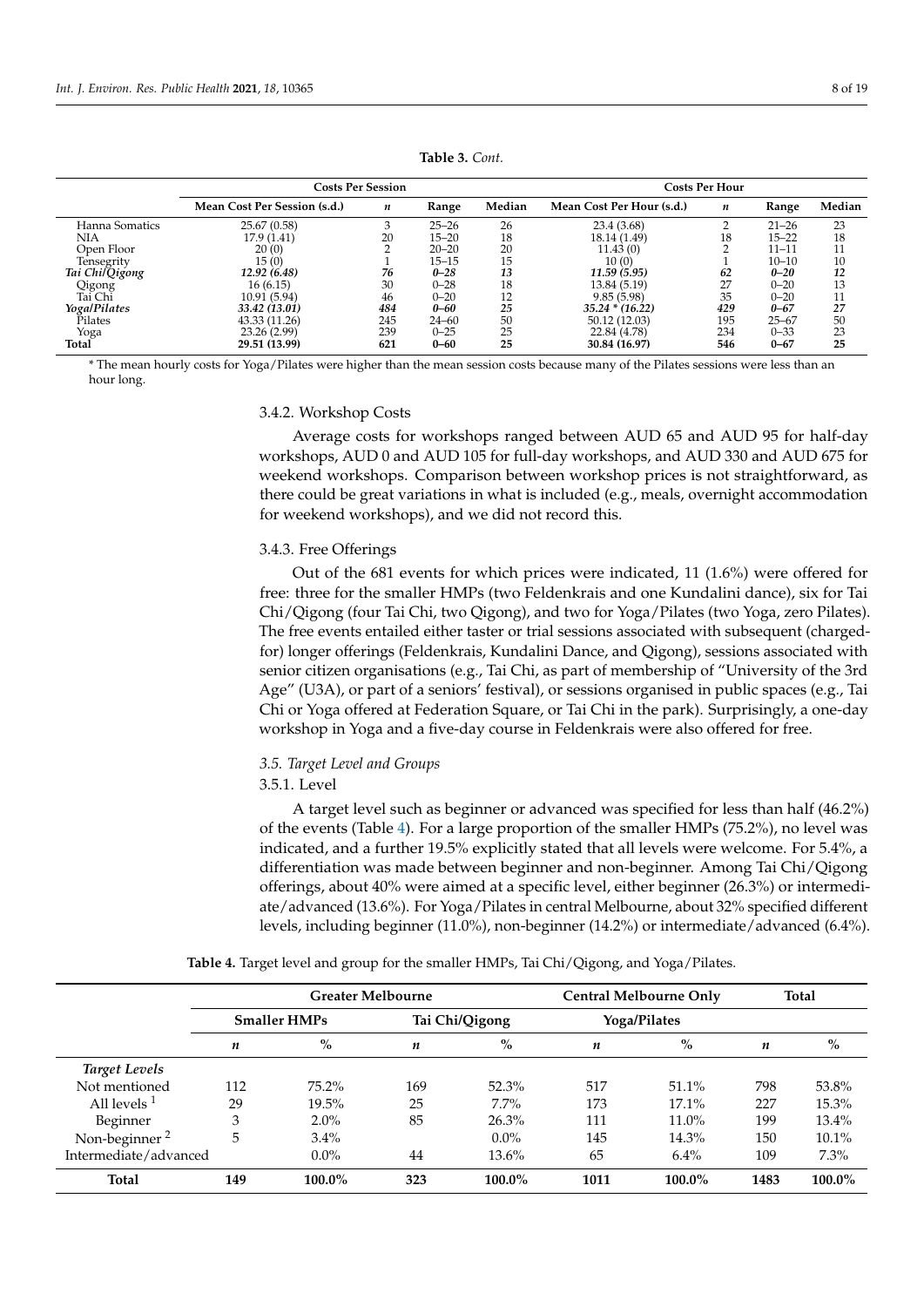<span id="page-8-0"></span>

|                      |     | <b>Greater Melbourne</b> |     |                | Central Melbourne Only |              | <b>Total</b> |         |
|----------------------|-----|--------------------------|-----|----------------|------------------------|--------------|--------------|---------|
|                      |     | <b>Smaller HMPs</b>      |     | Tai Chi/Qigong |                        | Yoga/Pilates |              |         |
|                      | n   | $\%$                     | n   | $\%$           | n                      | $\%$         | n            | $\%$    |
| <b>Target Groups</b> |     |                          |     |                |                        |              |              |         |
| Not mentioned        | 120 | 80.5%                    | 244 | $75.5\%$       | 925                    | 91.5%        | 1289         | 86.9%   |
| All                  | 14  | $9.4\%$                  | 23  | $7.1\%$        | 16                     | $1.6\%$      | 53           | 3.6%    |
| Age                  | 3   | $2.0\%$                  | 43  | 13.3%          |                        | $0.1\%$      | 47           | $3.2\%$ |
| Gender               | 9   | $6.0\%$                  |     | $0.0\%$        | 4                      | $0.4\%$      | 13           | $0.9\%$ |
| Health/well-being    |     | $0.0\%$                  | 13  | $4.0\%$        | 44                     | $4.4\%$      | 57           | 3.8%    |
| Preference           |     | $0.7\%$                  |     | $0.0\%$        | 17                     | $1.7\%$      | 18           | 1.2%    |
| Other                | 2   | 1.3%                     |     | $0.0\%$        | 4                      | $0.4\%$      | 6            | 0.4%    |
| <b>Total</b>         | 149 | 100.0%                   | 323 | 100.0%         | 1011                   | 100.0%       | 1483         | 100.0%  |

**Table 4.** *Cont.*

<sup>1</sup> "All levels" was coded when the words "all levels" or "any level" were used, when "no prior experience necessary" was stated, or when "both regular and beginner practitioners" were welcome (and no further levels were indicated). <sup>2</sup> Level indications were classed as "non-beginner" when some prior experience was required or recommended to attend the event. N.B. Percentages presented in this table are produced from the total number of events, in order to highlight the low proportion of events where target levels and groups were indicated. In comparison, Table [2](#page-5-0) includes percentages for target levels and groups from the provided information.

#### 3.5.2. Target Groups

We included information as "target group" when events were specifically and/or exclusively offered to individuals with particular characteristics (e.g., children, older adults, men, women, or specific health conditions), as well as when events were promoted as being especially suitable for individuals with particular characteristics. We found such target group specifications for only a minority (13.1%) of events (Table [4\)](#page-8-0).

For the smaller HMPs, nothing was said about the target population for the majority of events (80.5%), and when something was said, it was most commonly that the events were for everyone, regardless of age, ability and/or fitness level (9.4%). A small number of gender-specific events were offered (6.0%). Of the nine events that specified gender, four were within 5Rhythms (one exclusively for men, one exclusively for women, and two for mothers and children) and four were within Kundalini Dance (all for women). Target groups associated with health or well-being were not mentioned for any of the smaller HMPs.

For Tai Chi/Qigong, no mention of target population was also the most common occurrence (75.5%). Where mentioned, age was the most common indicator (13.3%), including offerings for older adults (32.6% of specified age targets), children (20.9% of specified age targets), and teens/adults (44.2% of specified age targets). Target groups associated with gender or preferences were not mentioned for any of the Tai Chi/Qigong events, and only a very small proportion (4%) mentioned health conditions (arthritis). Out of 323 Tai Chi/Qigong events, only 24 (7.4%) were specifically targeted at older adults. All age-related indicators were for Tai Chi events only; no age-related indicators were found for Qigong events. Of the small number of specifications for Qigong, most asserted that Qigong was open to all ages and/or fitness levels.

For the Yoga/Pilates offerings in central Melbourne, the target group was mentioned for only 8.5% of events, with most of these targeting people with physical health or stress issues (4.3%). All references to physical problems were associated with Pilates offerings only, where examples were given of the types of problems that Pilates would be useful for, such as back and neck pain, sports injury, rehabilitation from musculoskeletal surgery, etc. References to suitability for stressed or busy individuals were found for both Yoga and Pilates. Appeals to people who might have a preference for particular experiences, e.g., "those who want a slower guided practice" or "those ready to challenge their fitness level" were found for Yoga only. Details about target group subcategories can be found in Supplementary Table S2.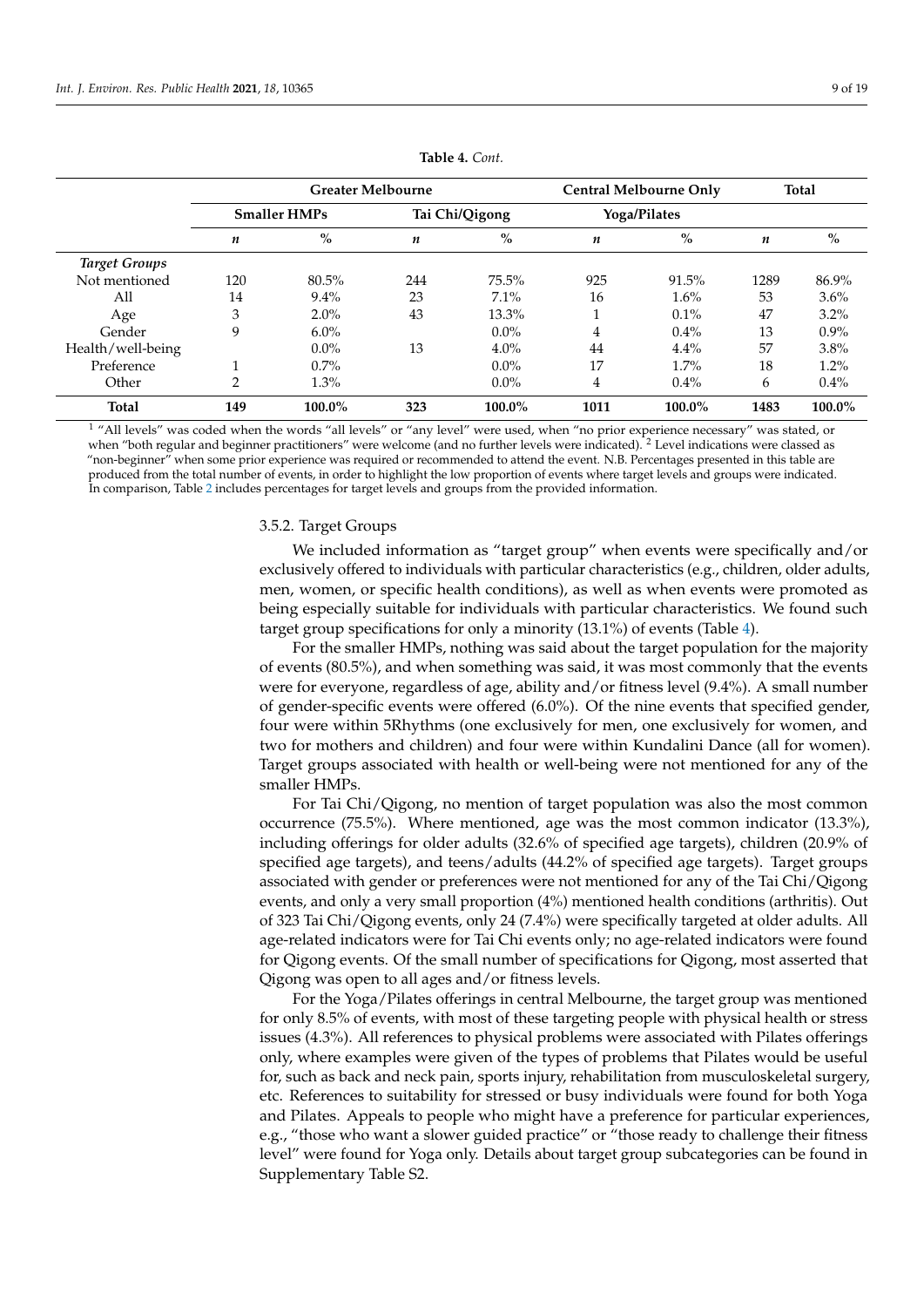## 3.5.3. Venue Types

Venue indications were found for 98.5% of events. A wide range of venues were found in which HMPs were offered. We categorised these into 23 types (see Supplementary Table S3 for descriptions of the venue types). They included studios or centres dedicated to a single HMP, in particular Yoga and Pilates, or to multiple HMPs, and sometimes to dance/movement or martial arts. Other venues were associated with more general physical activity options, such as fitness and/or health clubs, sports, leisure, and recreation centres. There was also an assortment of venues that were not primarily associated with physical activity. These particularly included neighbourhood houses/community centres, community halls, and church halls, but also education establishments, clubs or society venues, senior citizen centres, and even a library and a seasonal bush camp. Additionally, some venues were associated with physical or mental health provision.

As can be seen in Table [2,](#page-5-0) the smaller HMPs used the widest variety of venues (20), followed by Tai Chi/Qigong (18). Yoga/Pilates in central Melbourne made use of only eight different types of venues. Among the smaller HMPs, there was quite a large spread across the range of venues, with the most common being Yoga studios or centres (14.8%), church halls (12.8%), and neighbourhood houses/community centres (9.4%). It is worth noting that dance–movement studios (6.0%) and residential homes (5.4%) were only found among the smaller HMPs.

The most commonly used venues for Tai Chi/Qigong were community centres (20.1%), church halls (13.9%), and community halls (12.4%). Various other venues were only or mostly found for Tai Chi/Qigong and not for the smaller HMPs or Yoga/Pilates in central Melbourne. These included martial arts schools (9.3%), rooms in primary or secondary schools (7.7%), and outdoor spaces (7.7%). It is worth mentioning that all of the offerings within martial arts schools were Tai Chi classes; Qigong was not offered within martial arts schools, underscoring the martial arts connection of Tai Chi [\[43\]](#page-17-21). On the other hand, holistic health centres were among the more common Qigong-offering venues.

The most commonly used venues for Yoga/Pilates in the inner city were fitness/health studios (24.5%), musculoskeletal-health-oriented establishments such as physiotherapy or sports injury clinics (19.4%), dedicated Yoga studios (19.2%), dedicated Pilates studios (18.1%), and body–mind fitness studios (a studio space offering a variety of HMP and fitness training options, not dedicated to one type of HMP) (15.6%). Dedicated Pilates studios were sometimes used for Yoga offerings (9.2% of use of Pilates studios), but dedicated Yoga studios did not offer Pilates. Virtually all (99.0%) of the offerings in musculoskeletal-healthoriented establishments were Pilates offerings.

#### *3.6. Location and Neighbourhood Characteristics*

The number of offerings per postcode was calculated for the smaller HMPs and Tai Chi/Qigong (as Yoga/Pilates were only examined in central Melbourne, postcode data were not meaningful).

## 3.6.1. Location

Overall, HMP offerings were found in 123 (44.7%) out of 275 postcode areas. Tai Chi/Qigong were found in 105 (38.2%) and the smaller HMPs in 52 (18.9%) postcode areas. (The individual numbers for Tai Chi/Qigong and the smaller HMPs do not add up to the total number because several postcode areas offered both types.). The spread across inner, metropolitan, and outer regions of Greater Melbourne was different for the smaller HMPs and Tai Chi/Qigong (Supplementary Table S4). Taking into account the uneven distribution of postcode areas across the different regions of the city, for the smaller HMPs the percentage of HMP-offering postcodes was significantly (*p* < 0.001) higher than expected in inner and metropolitan Melbourne, and considerably lower than expected in outer Melbourne. There were no significant differences for Tai Chi/Qigong, suggesting a relatively evenly proportioned distribution.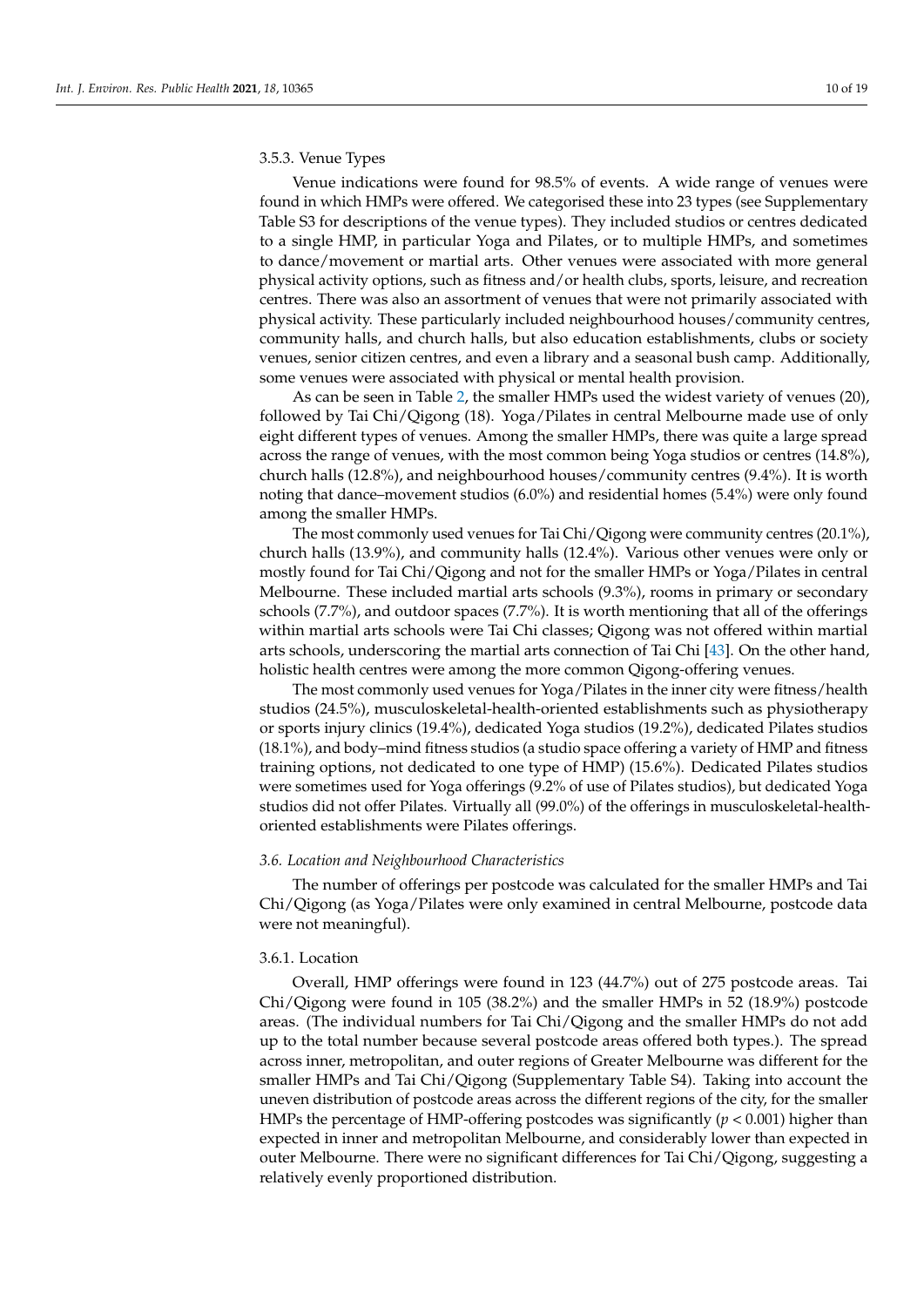## 3.6.2. Neighbourhood Characteristics

To explore the relationship of (degree of) HMP presence in a postcode and sociodemographic characteristics of the postcode areas, we conducted both *t*-tests (comparing postcodes with to postcodes without any HMP offerings) and Pearson product-moment correlations (using the number of offerings per postcode) in relation to the census variables (Table [5\)](#page-11-0). We will highlight the variables that showed both significant differences on the *t*-tests and significant correlations, using a minimum α level of 0.01. Compared to postcode areas not offering HMPs, those offering HMPs differed significantly on various dimensions of size, gender, education, marital status, ethnicity, household characteristics, employment status, religion, volunteering, and walkability (Table [5\)](#page-11-0).

**Table 5.** Relationship of HMP-offering postcode areas with 2016 census variables.

|                                                                                                                                                                   |                                                                          | <b>Smaller HMPs</b>                                     |                                                                                               |                                                        | Tai Chi/Qigong                                         |                                                                         |                                                                 | Combined                                                |                                                                                            |
|-------------------------------------------------------------------------------------------------------------------------------------------------------------------|--------------------------------------------------------------------------|---------------------------------------------------------|-----------------------------------------------------------------------------------------------|--------------------------------------------------------|--------------------------------------------------------|-------------------------------------------------------------------------|-----------------------------------------------------------------|---------------------------------------------------------|--------------------------------------------------------------------------------------------|
|                                                                                                                                                                   | Mean                                                                     |                                                         | Correlation                                                                                   | Mean                                                   |                                                        | Correlation                                                             | Mean                                                            |                                                         | Correlation                                                                                |
|                                                                                                                                                                   | Yes <sup>a</sup><br>$(n = 52)$                                           | No<br>$(n = 222)$                                       | r <sup>b</sup>                                                                                | Yes<br>$(n = 105)$                                     | No<br>$(n = 169)$                                      | r                                                                       | Yes<br>$(n = 123)$                                              | No<br>$(n = 151)$                                       | r                                                                                          |
| <b>Population Size</b><br>Total population $(n)$                                                                                                                  | 18,321.87                                                                | 15,663.94                                               | 0.009                                                                                         | 21,533.46 ***                                          | 12,835.02                                              | $0.232***$                                                              | 20.511.59 ***                                                   | 12,630.5                                                | $0.193**$                                                                                  |
| Gender<br>Females (%)<br>Males $(\%)$                                                                                                                             | $51.43**$<br>48.58 **                                                    | 50.34<br>49.68                                          | $0.123*$<br>$-0.117$                                                                          | 51.06 ***<br>48.95 ***                                 | 50.23<br>49.8                                          | $0.130*$<br>$-0.125*$                                                   | $51.12***$<br>48.90**                                           | 50.09<br>49.94                                          | $0.166**$<br>$-0.160**$                                                                    |
| Age<br>Age (median)                                                                                                                                               | 38.58                                                                    | 39.26                                                   | $-0.102$                                                                                      | 38.22                                                  | 39.7                                                   | $-0.083$                                                                | 38.29                                                           | 39.81                                                   | $-0.118$                                                                                   |
| Education<br>Undergraduate degree (%)<br>Postgraduate degree (%)                                                                                                  | $20.41$ ***<br>$7.63***$                                                 | 13.57<br>4.38                                           | $0.328***$<br>$0.347***$                                                                      | $16.32**$<br>$5.55*$                                   | 13.97<br>4.66                                          | $0.143*$<br>0.117                                                       | $17.07***$<br>$6.00***$                                         | 13.08<br>4.18                                           | $0.278$ ***<br>$0.266$ ***                                                                 |
| Graduate diploma/certificate<br>(%)                                                                                                                               | $3.06***$                                                                | 2.06                                                    | $0.301$ ***                                                                                   | 2.34                                                   | 2.19                                                   | 0.061                                                                   | $2.50**$                                                        | 2.05                                                    | $0.198**$                                                                                  |
| Certificate (%)<br>Advanced diploma (%)                                                                                                                           | $10.34$ ***<br>7.73                                                      | 14.18<br>7.87                                           | $-0.234$ ***<br>$-0.093$                                                                      | 12.73<br>7.99                                          | 13.9<br>7.75                                           | $-0.080$<br>0.113                                                       | $12.30**$<br>7.91                                               | 14.38<br>7.79                                           | $-0.181**$<br>0.046                                                                        |
| <b>Marital Status</b><br>De facto marriage (%)<br>Single $(\%)$<br>Married (%)<br>Registered marriage (%)<br>Separated $(\% )$<br>Widowed (%)<br>Divorced $(\% )$ | $4.68***$<br>35.35**<br>$37.03**$<br>15.98 **<br>$2.08*$<br>3.79<br>6.33 | 3.48<br>28.74<br>40.66<br>17.66<br>2.40<br>3.98<br>6.57 | $0.364$ ***<br>$0.325***$<br>$-0.276$ ***<br>$-0.259$ ***<br>$-0.100$<br>$-0.069$<br>$-0.025$ | 3.85<br>31.12<br>39.40<br>17.24<br>2.28<br>3.88<br>6.4 | 3.62<br>29.29<br>40.32<br>17.41<br>2.38<br>3.99<br>6.6 | 0.107<br>0.098<br>$-0.078$<br>$-0.053$<br>$-0.045$<br>$-0.014$<br>0.001 | $4.06**$<br>31.97**<br>38.85 *<br>16.95<br>2.25<br>3.84<br>6.45 | 3.42<br>28.38<br>40.88<br>17.66<br>2.41<br>4.03<br>6.58 | $0.266$ ***<br>$0.240$ ***<br>$-0.200**$<br>$-0.171**$<br>$-0.085$<br>$-0.046$<br>$-0.012$ |
| Ethnicity<br>Chinese $(\% )$<br>Australian (%)<br>Indian $(\%)$                                                                                                   | 8.07<br>26.32<br>$2.31*$                                                 | 5.91<br>28.05<br>3.09                                   | 0.070<br>$-0.069$<br>$-0.100$                                                                 | $8.28**$<br>26.53<br>3.4                               | 5.1<br>28.46<br>2.66                                   | $0.122*$<br>$-0.062$<br>0.087                                           | 7.88 **<br>26.62<br>3.17                                        | 5.04<br>28.62<br>2.76                                   | $0.134*$<br>$-0.084$<br>0.022                                                              |
| Household<br>Group households (%)<br>Lone-person households (%)<br>Household size (n)<br>Family households (%)                                                    | $6.98**$<br>27.13 ***<br>$2.46**$<br>65.89 ***                           | 3.82<br>22.28<br>2.65<br>73.90                          | $0.347***$<br>$0.229$ ***<br>$-0.201$ **<br>$-0.305$ ***                                      | $5.26*$<br>24.05<br>2.59<br>70.69                      | 3.89<br>22.68<br>2.62<br>73.43                         | $0.142*$<br>0.109<br>$-0.078$<br>$-0.136$ $^*$                          | 5.56***<br>$24.73**$<br>2.57<br>69.70**                         | 3.48<br>21.95<br>2.65<br>74.57                          | $0.287***$<br>$0.201**$<br>$-0.162**$<br>$-0.261$ ***                                      |
| Income<br>Weekly household income<br>(median)                                                                                                                     | $1742.5**$                                                               | 1573.68                                                 | 0.099                                                                                         | 1618.38                                                | 1597.85                                                | $-0.009$                                                                | 1646.85                                                         | 1572.21                                                 | 0.041                                                                                      |
| SES <sup>c</sup><br>2011 IRSAD score                                                                                                                              | 1055.48                                                                  | 1103.6                                                  | $-0.022$                                                                                      | 1035.43                                                | 1131.15                                                | $-0.035$                                                                | 1038.37                                                         | 1140.17                                                 | $-0.040$                                                                                   |
| Employment<br>Women in labour force (%)                                                                                                                           | $59.40*$                                                                 | 56.23                                                   | $0.167**$                                                                                     | 57.44                                                  | 56.45                                                  | .065                                                                    | 57.99 *                                                         | 55.89                                                   | $0.135*$                                                                                   |
| Perc. employment to<br>population females (%)                                                                                                                     | $56.11*$                                                                 | 52.61                                                   | $0.161**$                                                                                     | 53.8                                                   | 52.94                                                  | .053                                                                    | 54.42                                                           | 52.33                                                   | $0.122*$                                                                                   |
| Persons in labour force (%)                                                                                                                                       | 63.19                                                                    | 61.09                                                   | $0.123*$                                                                                      | 62.01                                                  | 61.16                                                  | .054                                                                    | 62.37                                                           | 60.77                                                   | 0.105                                                                                      |
| Perc. employment to<br>population persons (%)                                                                                                                     | 59.63                                                                    | 57.29                                                   | 0.118                                                                                         | 58.14                                                  | 57.48                                                  | .042                                                                    | 58.59                                                           | 57.04                                                   | 0.092                                                                                      |
| Men in labour force (%)                                                                                                                                           | 67.26                                                                    | 65.97                                                   | 0.076                                                                                         | 66.88                                                  | 65.8                                                   | .054                                                                    | 67.03                                                           | 65.55                                                   | 0.081                                                                                      |
| Perc. employment to<br>population males (%)                                                                                                                       | 63.42                                                                    | 62.14                                                   | 0.067                                                                                         | 62.78                                                  | 62.14                                                  | .035                                                                    | 63.02                                                           | 61.86                                                   | 0.062                                                                                      |
| Religion<br>Secular/other Spiritual/No<br>Religious beliefs (%)<br>Christianity (%)                                                                               | $40.38***$<br>41.82**                                                    | 33.7<br>46.45                                           | $0.267***$<br>$-0.245$ ***                                                                    | 35.82<br>45.06                                         | 34.44<br>45.9                                          | 0.089<br>$-0.068$                                                       | $36.80**$<br>44.38                                              | 33.49<br>46.55                                          | $0.204$ **<br>$-0.176**$                                                                   |
| Islam $(\%)$<br>Aboriginal, Sikh, or other (%)<br>Buddhism $(\%)$<br>Hinduism $(\%)$                                                                              | $1.92*$<br>$0.67**$<br>2.75<br>1.56                                      | 3.11<br>1.07<br>2.85<br>1.97                            | $-0.061$<br>$-0.110$<br>$-0.006$<br>$-0.072$                                                  | 2.31<br>1.08<br>$3.34*$<br>2.18                        | 3.24<br>0.94<br>2.51<br>1.72                           | $-0.075$<br>$-0.020$<br>0.070<br>0.107                                  | 2.25<br>0.99<br>3.19<br>2.04                                    | 3.4<br>0.99<br>2.54<br>1.77                             | $-0.091$<br>$-0.070$<br>0.054<br>0.051                                                     |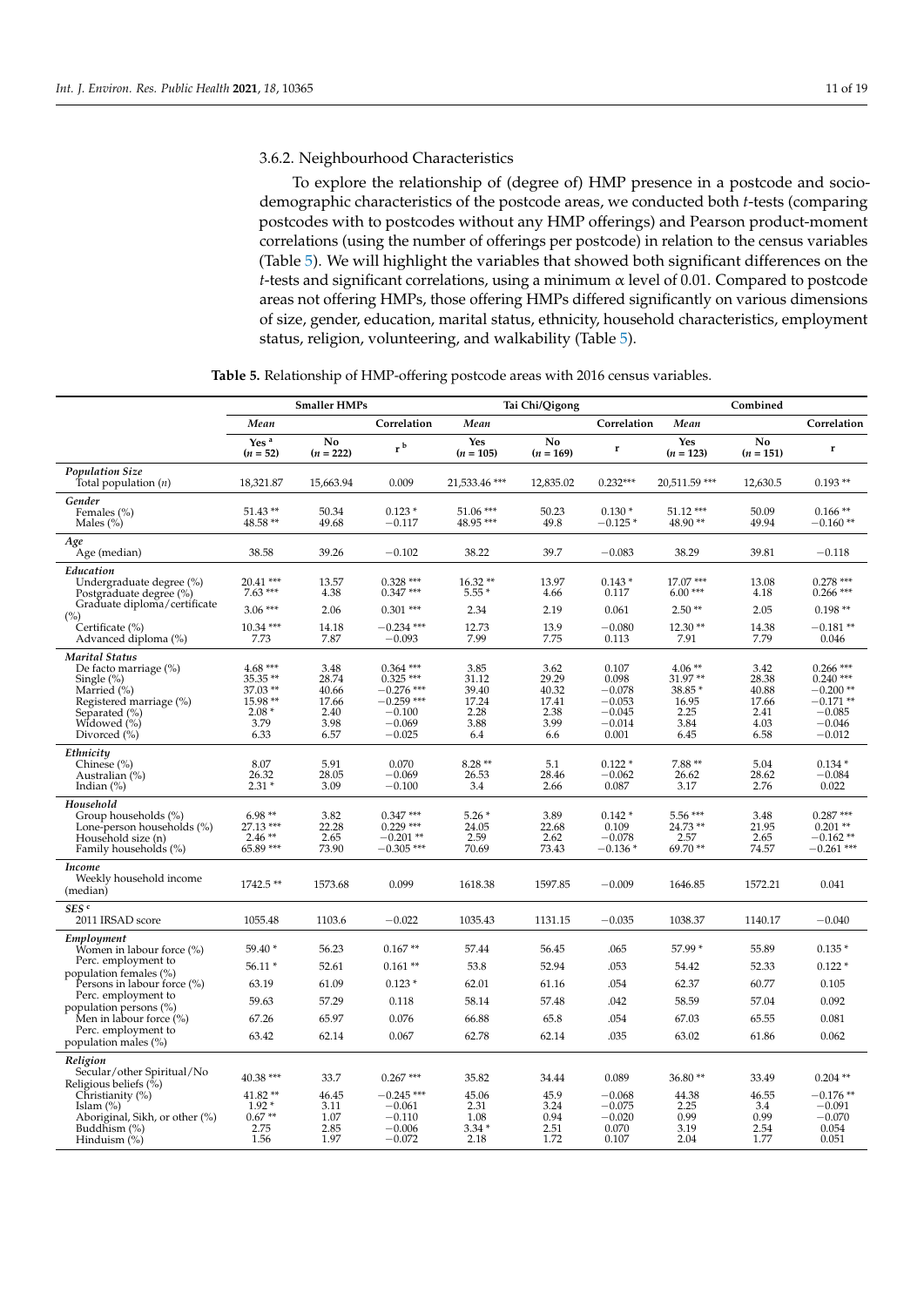<span id="page-11-0"></span>

|                                                      |                                | <b>Smaller HMPs</b> |                   |                    | Tai Chi/Qigong                |                      | Combined                |                               |                   |
|------------------------------------------------------|--------------------------------|---------------------|-------------------|--------------------|-------------------------------|----------------------|-------------------------|-------------------------------|-------------------|
|                                                      | Mean                           |                     | Correlation       | Mean               |                               | Correlation          | Mean                    |                               | Correlation       |
|                                                      | Yes <sup>a</sup><br>$(n = 52)$ | No.<br>$(n = 222)$  | $\cdot$ b         | Yes<br>$(n = 105)$ | N <sub>0</sub><br>$(n = 169)$ |                      | Yes<br>$(n = 123)$      | N <sub>0</sub><br>$(n = 151)$ |                   |
| Volunteering<br>Non-volunteers (%)<br>Volunteers (%) | 59.28<br>$18.67***$            | 59.9<br>15.85       | 0.014<br>$0.154*$ | $60.89**$<br>16.16 | 59.09<br>16.52                | $0.142*$<br>$-0.010$ | $60.45*$<br>16.72       | 59.24<br>16.11                | $0.122*$<br>0.068 |
| Walkability <sup>d</sup><br>Walkability score        | $n = 69$<br>69.78 ***          | $n = 297$<br>53.20  | $0.308***$        | $n = 101$<br>58.45 | $n = 245$<br>54.35            | 0.082                | $n = 121$<br>$60.83***$ | $n = 225$<br>52.70            | $0.213***$        |

#### **Table 5.** *Cont.*

<sup>a</sup> "Yes" indicates postcodes in which at least one HMP event was offered; "No" indicates postcodes where no event was offered; *t*-test significant differences with no HMP-offering postcodes are indicated by stars in this column. <sup>b</sup> r signifies the correlation with the number of events offered in a postcode area. <sup>c</sup> SES indicates socio-economic status. For this we used the Index of Relative Socio-economic Advantage and Disadvantage (IRSAD) from the 2011 Census. <sup>d</sup> Walkability scores for 2016/2017 were available per suburb rather than postcode area [\(https://www.walkscore.com/AU-VIC/Melbourne](https://www.walkscore.com/AU-VIC/Melbourne) (accessed on 7 November 2017)), so these scores represent HMP offerings per neighbourhood rather than postcode area. \*\*\* Significant at *p* < 0.001, \*\* significant at *p* < 0.01, and \* significant at *p* < 0.05.

> Characteristics associated with postcode areas offering smaller HMPs included: higher percentages of women and lower percentages of men; higher percentages of women in the labour force; higher levels of education; smaller household size; higher percentages of lone-person and group households, and lower percentages of family households; higher neighbourhood walkability scores; higher percentages of volunteers; higher percentages of never married and lower percentages of married individuals; higher percentages of de facto and lower percentages of registered marriages; and higher percentages of secular, other spiritual, or no religious beliefs, and lower percentage of Christianity.

> Characteristics associated with postcode areas offering Tai Chi/Qigong included: larger population size; higher percentages of women and lower percentages of men; higher percentages of university graduates; higher percentages of group households; higher percentages of individuals holding Chinese ethnicity; and lower percentages of volunteers. It is noteworthy that age and SES were not significantly associated with HMP-offering postcode areas.

## **4. Discussion**

In this paper, we attempted to shed some light on the provision of HMPs—forms of physical activity embedded in holistic philosophies of well-being [\[5\]](#page-16-4). While the traditional Eastern HMPs such as Yoga and Tai Chi have become relatively well established within the landscape of physical activities in modern-day societies, and participation parameters of these practices have been researched as forms of physical activity [\[21,](#page-17-3)[22\]](#page-17-4) or complementary medicine [\[19,](#page-17-1)[44\]](#page-17-22), a range of newer Western-born HMPs also exist, about which very little is known. In this study, we focused on provision, as this is, although not sufficient, at least a necessary precondition to enable participation in HMPs. The study showed that a metropolitan city can house a substantial number of different HMPs, although practices vary widely in the number of events on offer.

## *4.1. Level of Provision*

It was evident that both Yoga and Pilates far outnumbered the provision of Tai Chi/Qigong, as the number of events for Tai Chi/Qigong across Greater Melbourne was lower than the number of events for Yoga and Pilates in central Melbourne only. This discrepancy mirrors the considerably lower national prevalence rates of Tai Chi/Qigong participation compared to Yoga/Pilates [\[21\]](#page-17-3), supporting the notion of a link between provision and uptake. Tai Chi/Qigong provision, in its turn, was more widespread than the provision of the smaller HMPs. Below, we will first summarise the characteristics of the HMP events that we found before focusing the discussion on selected issues.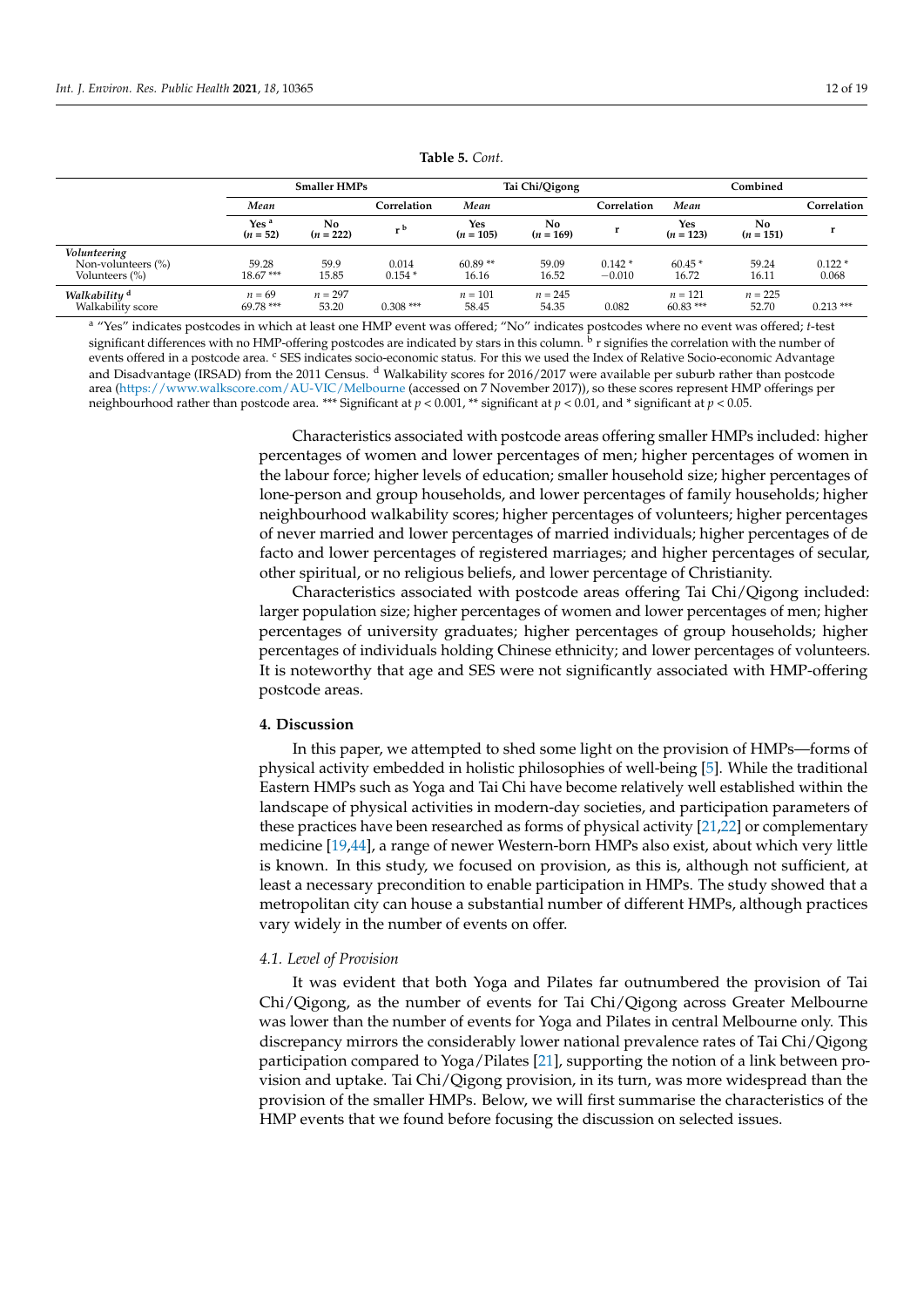## *4.2. Summary of Findings on Event Provision and Neighbourhood Characteristics*

## 4.2.1. Findings for Tai Chi/Qigong

The following was characteristic for Tai Chi/Qigong events: (a) the large majority of offerings were weekly classes, which lasted on average 68 min, at an average cost of about AUD 13 per session; (b) sessions were most commonly offered during the morning; (c) about three quarters of the events were offered Monday to Thursday, with a reasonable provision on Saturday as well; (d) a wide range of venues were used, with neighbourhood houses, community halls, and church halls being the most common; (e) offerings were spread relatively evenly across regions in Greater Melbourne; and (f) offerings were more common in neighbourhoods with large population sizes, higher proportions of women, university graduates, and people with Chinese ethnicity. Despite considerable research emphasis on Tai Chi's health benefits for older people [\[45](#page-17-23)[,46\]](#page-18-0), only a very small proportion of Tai Chi/Qigong offerings was specifically targeted at older individuals.

Some differences between Tai Chi and Qigong were evident. For example, average costs for Qigong classes were higher than for Tai Chi classes, and Tai Chi was often taught within martial arts schools, whereas Qigong sessions were never taught in martial arts settings but were more associated with holistic health centres.

## 4.2.2. Findings for the Smaller HMPs

The following was characteristic for the smaller HMPs: (a) while a majority of offerings were weekly classes, other types of events were also relatively common, such as one off/irregular classes, workshops, and seasonal events; (b) sessions were most commonly offered during mornings and evenings; (c) weekly classes lasted an average of 73 min, at an average cost of about AUD 18 per session, and with the majority offered on weekdays; (d) target level or group was not indicated for the majority of events, and where it was, suitability was mostly defined as everyone being welcome; (e) a wide range of venues were used, with Yoga studios, church halls, and neighbourhood houses the most common; (f) offerings were mostly concentrated in inner and metropolitan Melbourne, and less so in outer Melbourne; (g) offerings were more common in neighbourhoods characterised by higher proportions of women, higher levels of education, higher percentages of singles, group households, de facto marriages, and people holding secular, other, spiritual, or no religious beliefs.

## 4.2.3. Findings for Yoga/Pilates

The following was characteristic for Yoga/Pilates events in central Melbourne: (a) virtually all events were weekly classes, mostly offered at lunch time, early morning, or early evening during weekdays, particularly Monday to Thursday; (b) weekly classes lasted an average of 53 min, at an average cost of about AUD 33 per session, with Pilates classes generally being shorter and more expensive than Yoga classes; (c) target level was indicated for about half of the events offered, with "open to all levels" being the most common; (d) target group was only indicated for a small number of offerings, with suitability for physical health or stress issues emphasised most; and (e) a limited range of venues was used, with fitness/health centres, dedicated Yoga or Pilates studios, and musculoskeletal-health-oriented establishments being the most common.

## *4.3. Costs of Yoga and Pilates*

The Yoga/Pilates provision that we assessed was most likely coloured by its location within central Melbourne, with offerings catering for people working in the central business district. Timing parameters may have been particularly affected by this. To what extent the higher costs found for Yoga/Pilates were also due to this location is a moot point. For the few other HMPs that offered events in both central Melbourne and other regions (Tai Chi, Qigong, and Feldenkrais), there were no significant differences in prices between central Melbourne and other areas, suggesting that the higher costs for Yoga/Pilates may have been due more to HMP type than to location.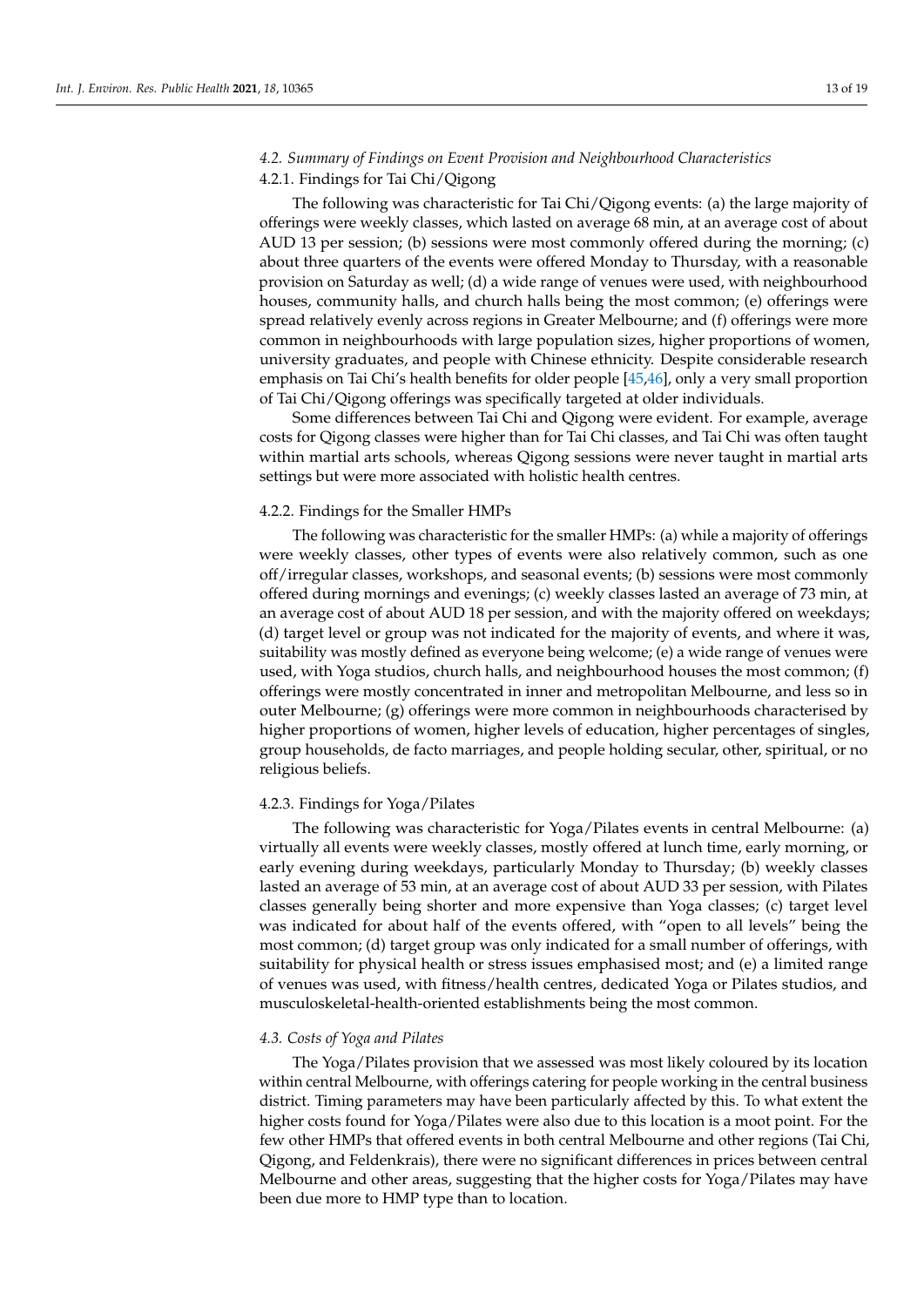Even taking into account a possible location bias, Pilates clearly stood out among the HMPs for having the shortest sessions and being the most costly, both in terms of session price and in terms of price per hour. Some of this may be due to Pilates classes often being offered for smaller numbers, and small group and clinical Pilates classes were indeed the most expensive offerings. However, even then, the average session (AUD 32.18) and hourly (AUD 40.14) costs for the remaining "standard" Pilates classes were still higher than for any of the other HMPs (AUD 20.51/AUD 20.13, respectively). It is interesting in this respect that in Sport Australia reports of the period 2016–2018, "cannot afford it/cannot afford transport" was the most cited reason for dropping out of Pilates (23%), while this was the third highest reason given for dropping out of Yoga (at 16%) and dance (at 9%) [\[31](#page-17-11)[,47,](#page-18-1)[48\]](#page-18-2). It is conceivable that the higher costs for Pilates are affected by Pilates' affiliation with musculoskeletal health centres/clinics and a more medically trained workforce.

For Yoga, session costs may be influenced by their link with commercial studios and/or health and fitness clubs, as the majority of Yoga sessions were offered in HMPorientated studios and fitness/health centres. Prominent use of Yoga studios and fitness gyms was also reported in a study among UK Yoga participants [\[49\]](#page-18-3). These findings may reflect Yoga's more established identity as a form of physical activity, as well as a possible supply–demand dynamic, given that higher socio-economic status is common among Yoga participants.

## *4.4. Newness of the Smaller HMPs*

Apart from Pilates, most of the Western-born HMPs are relatively new and still emerging. Concomitant with this status, the number of events for the smaller HMPs was relatively limited. Furthermore, compared to Tai Chi/Qigong and Yoga/Pilates, the proportion of weekly classes was considerably less and the proportion of less frequent offerings much higher. This may reflect the possibility that these HMPs are offered by a very limited number of teachers. However, there might also be a philosophical decision to focus on less frequent, but perhaps longer and more intense, events.

The limited distinctions made between beginner and advanced levels may also reflect an early developmental stage, with perhaps the use of small groups in which skill differences can be more easily addressed with individual participant attention. On the other hand, quite a few of these practices are free-movement based and, not requiring the acquisition of motor skills, can more easily accommodate a blend of experience levels. Notwithstanding, even for these practices, sessions for more advanced practitioners might at times be useful. Future research may investigate the delivery dynamics of these smaller HMPs in more depth.

## *4.5. Implications for Uptake*

Given HMPs' proven and potential physical and mental health benefits [\[5](#page-16-4)[,12](#page-16-6)[,18](#page-17-0)[,29](#page-17-9)[,50](#page-18-4)[,51\]](#page-18-5), they have a potential role to play in health promotion. It is thus important to consider the provision characteristics in light of implicit constraints and affordances and the effects on who might find their way to these practices. For example, the finding that weekday mornings were among the most common times for Tai Chi/Qigong and the smaller HMPs offerings suggests an inclination to make sessions available particularly to people with flexible work schedules, or those retired or not working. To what extent this is a matter of demand, access to suitable space, or preferences dictated by provider circumstances remains to be investigated.

It is also noteworthy that no indication of target level was given for over half of the events. This was the case even for HMPs such as Yoga/Pilates and Tai Chi/Qigong, where learning new motor skills is an essential ingredient, and one might expect that distinctions between beginner and more advanced classes would be useful. What the barriers are for teachers to provide separate classes deserves attention in future research, as well as to what extent having separate beginner classes acts as a facilitator to uptake.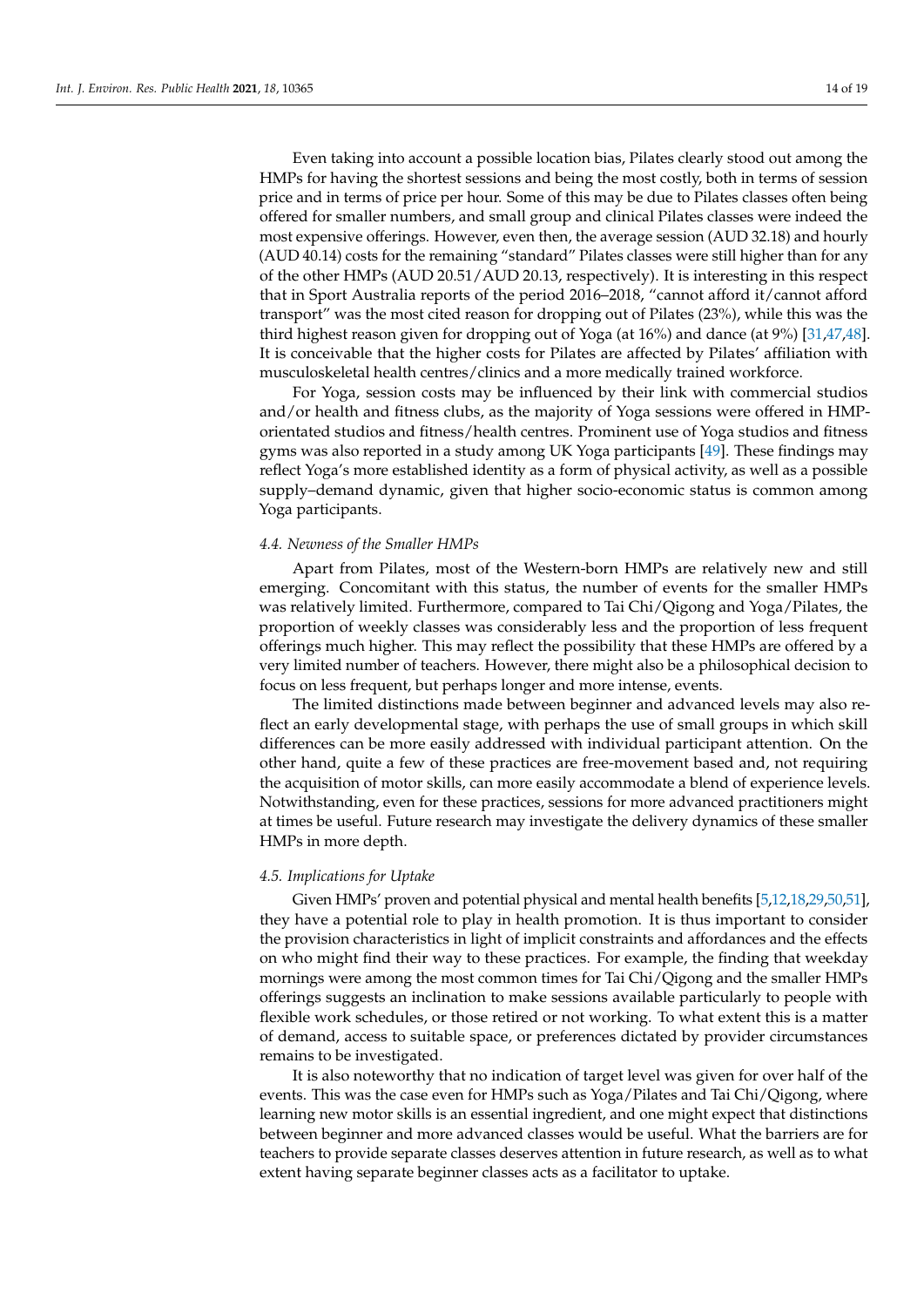A further notable finding was the extensive absence of information concerning target groups. This applied to both offering sessions exclusively for specific subgroups and encouraging specific subgroups to attend more general sessions. Where included, explicit mention of everyone being welcome was relatively common among Tai Chi/Qigong and the smaller HMPs. While this implies an open-minded and welcoming approach to anyone regardless of age, gender, fitness level, etc., at the same time, there may be an implicit reliance on those who will naturally find their way to these practices through personal networks and/or an affinity with holistic philosophies. It is likely that without explicit efforts to attract specific subpopulations, participants will be disproportionally from populations that are naturally attracted to physical activity (e.g., those more active in general, well-educated, and more affluent [\[52\]](#page-18-6)) and to alternative approaches to health or spirituality (e.g., women, the well-educated  $[53,54]$  $[53,54]$ ). Offering sessions at seasonal events with multiple activities or as part of a community centre program, as identified in this study, may help put HMPs on the radar of a wider group of people. It makes intuitive sense that targeted sessions will speak more to target groups. Men-only Yoga classes might entice more men into doing Yoga, although the receptivity to this may vary [\[55\]](#page-18-9). However, specific advertising within the target group circles would be needed to make the target population aware of classes and potential benefits.

A general question of importance to HMPs is what strategies (if any) are employed by providers to try and reach potential participants, in particular individuals who might be at risk of inactivity and/or of physical or mental health problems, and those without an existing affinity with holistic philosophies. Do providers have the willingness to attract such subpopulations? Bennie et al. [\[56\]](#page-18-10) found that fitness industry professionals, including some Yoga and Pilates instructors, showed a moderate interest in training high health-risk populations; however, they might lack the necessary competency to work with such populations. Future research could look at the ambitions, recruitment strategies, and constraints employed and experienced by HMP providers, many of whom will be individual teachers, particularly for the smaller HMPs.

## *4.6. Venues/Facilities*

Supporting the trend of diversification in physical activity settings over the last several decades [\[57,](#page-18-11)[58\]](#page-18-12), this study found that HMPs are offered in a wide range of venues, many not typically or primarily associated with sport or exercise. Providers used rooms in a variety of institutions, frequently making use of natural affiliations with those institutions in terms of philosophical (e.g., Qigong being offered in holistic healing centres, Eurythmy being offered in a Steiner School) or other (e.g., free-movement-based HMPs being offered in dance studios, Tai Chi in martial arts schools, and Pilates in physiotherapy practices) dimensions. The use of church halls may be reflective of an affinity with spirituality, common among HMPs. Such natural affiliations may help promote HMPs to people with similar interests. It is also noteworthy that some commercial studios cater to several HMPs, creating what could be termed a holistic movement hub, while others concentrate on one type of HMP.

## *4.7. Neighbourhood Characteristics*

Differences in neighbourhood socio-demographics suggest that the appearance, and possibly growth, of HMPs may be more likely in some neighbourhoods than others. Natural affinities also appear present in these associations, such as a stronger presence of Chinese residents in Tai Chi/Qigong-offering neighbourhoods, which is in line with the finding of Birdee et al. [\[59\]](#page-18-13) that being Asian was associated with Tai Chi/Qigong practice in the United States. A stronger presence of de facto (vs. registered) marriages, and of absent or alternative (vs. Christian) religious beliefs, suggests that non-traditional values may be more common in neighbourhoods where the smaller HMPs are offered. This fits with the notion that the underlying philosophies of HMPs often include non-mainstream conceptions of health and/or spirituality [\[5\]](#page-16-4). Though there was no association with age, group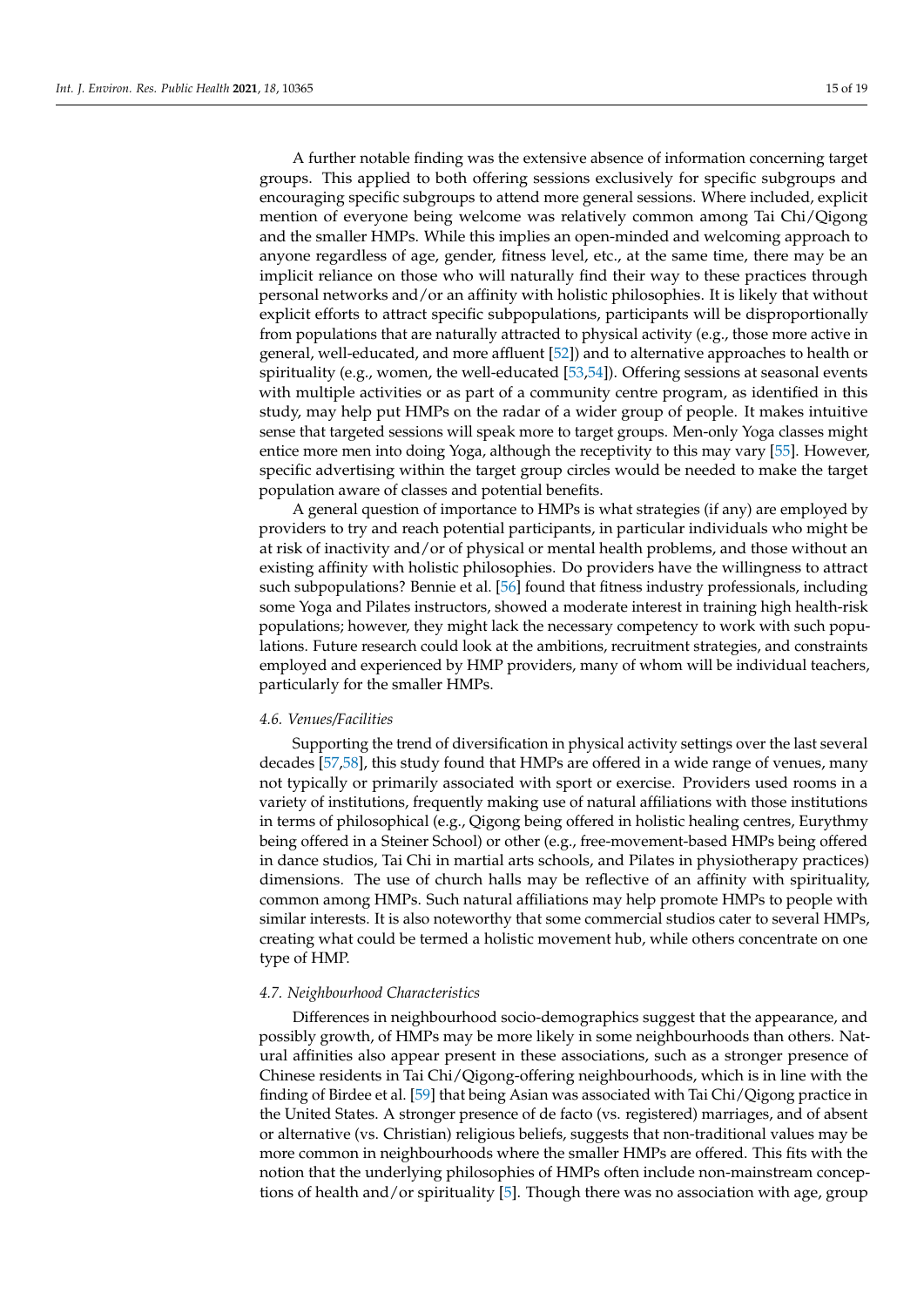and lone-person households were more and family households were less common in HMPoffering areas, particularly for the smaller HMPs. This may also indicate an association with less traditional lifestyles. Positive associations with percentages of women and university degrees echo participant characteristics of the more established traditional Eastern HMPs [\[20,](#page-17-2)[22,](#page-17-4)[23\]](#page-17-5), tentatively suggesting that other HMPs may cater to similar population subgroups. It remains to be established whether the neighbourhood socio-demographics of HMP-offering areas are indeed reflective of participant socio-demographics, but it seems a reasonable possibility.

What determines where HMP providers offer events deserves further study. It is plausible that a mix of factors will play a role, including the home neighbourhood of HMP teachers, the availability of suitable venues, as well as considerations regarding access to target populations and commercial issues.

## *4.8. Strengths and Limitations*

To the best of our knowledge, this was the first study to examine details of the provision of HMPs. A particular strength of the study is the generation of participation-relevant information on the smaller HMPs, as there is very little information about participation parameters for these practices due to their relative newness and small sizes. By linking venue location to census data, the study also provided insight into sociodemographic influences on where HMPs may be offered.

The study was exploratory, making use of web-based information in an attempt to generate some insight into the characteristics of HMP provision. As such, it had several limitations. We will have missed offerings that were not announced online and publicly. This may include privately organised sessions with specific subpopulations, e.g., Tai Chi sessions for nursing home residents, or teachers sharing information about upcoming events via closed-group Facebook pages, or through a mobile telephone network such as WhatsApp). We also only searched during the period October–December—spring and early summer in Melbourne—which may have affected the number and types of events we found. A further limitation was that not all information was necessarily presented on the websites (e.g., costs), and resource limitations prevented further follow-up. The fact that costs are often not mentioned on a website is interesting in itself. Why this is and what the effects are on people's inclination to attend advertised events would be an interesting topic for future study. The study focused on one metropolitan city in Australia, and results may not generalize to other cities or countries. As Melbourne is among the more active cities in Australia [\[39\]](#page-17-17), it is plausible that less active cities may also house less HMPs. This is for future research to examine. Furthermore, we only searched for the HMPs we knew about at the time. Although we believe we captured a majority of HMPs, we have come across a few others since then that we did not include in our search and that may or may not have been present in Melbourne at this time, for example, Azul and PraiseMoves. As these are relatively new and originate from outside of Australia, however, their presence in Melbourne would likely have been small or non-existent and probably would have reflected the characteristics for the smaller HMPs. Last, we only used one search engine, Google. While this is one of the most commonly used search engines [\[60\]](#page-18-14), it is a limitation in that different search engines may detect different content.

## **5. Conclusions**

HMPs, and the variety of settings in which they are offered, exemplify the increasing diversity of physical activity opportunities in modern-day societies. This study provided some initial insights into participation potential of these practices by focusing on provision in a large Australian city. Particularly, it showed both overlapping and distinctive provision features among HMPs, associations with selected neighbourhood characteristics, and affinities between the holistic nature of HMPs, venue choice, and neighbourhood sociodemographics. Given HMPs' potential for health benefits through both their physical nature and added holistic dimensions, the constraints and affordances impacting the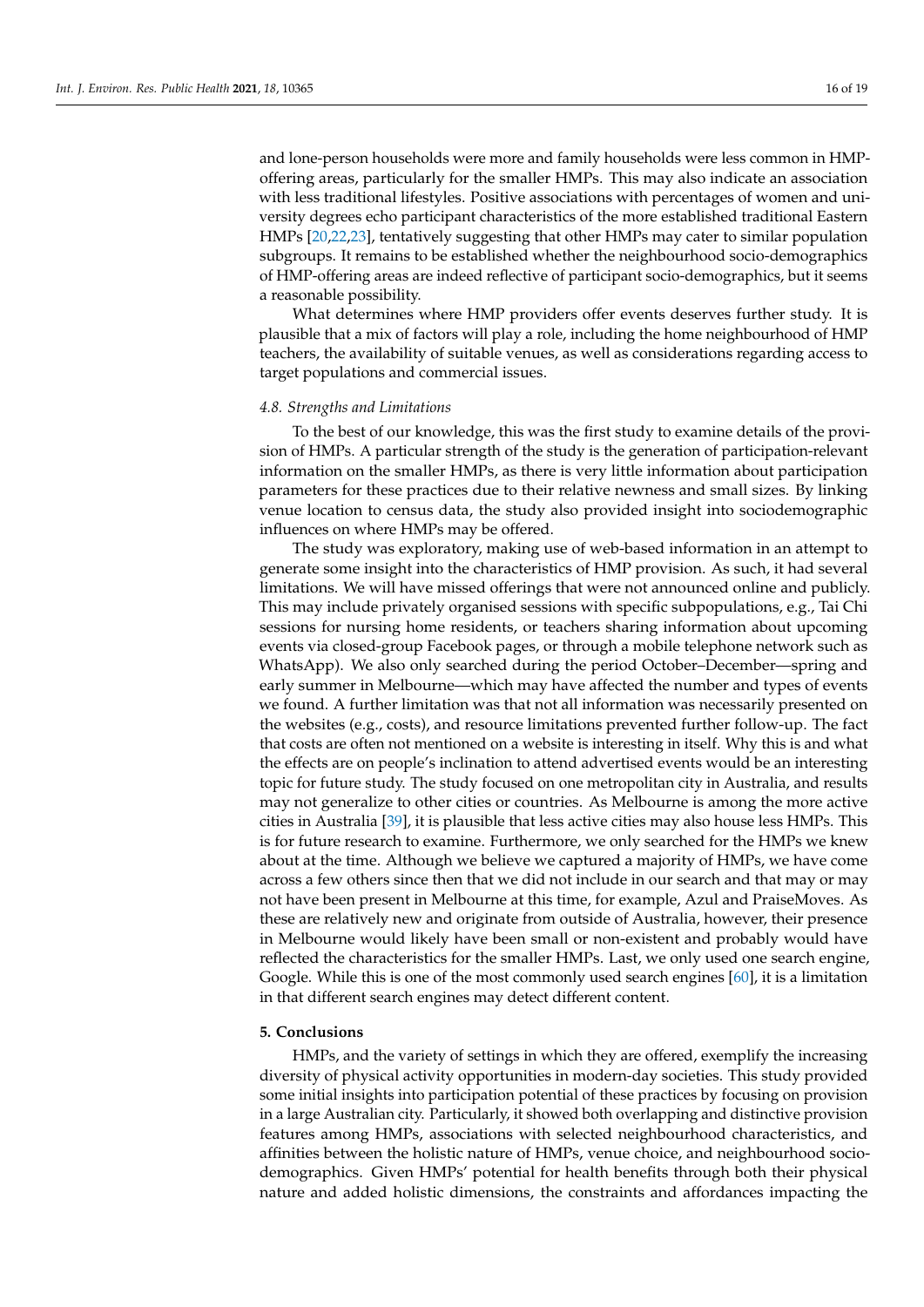spread of these practices, particularly the new and emerging Western-born HMPs, deserve further research attention.

**Supplementary Materials:** The following are available online at [https://www.mdpi.com/article/10](https://www.mdpi.com/article/10.3390/ijerph181910365/s1) [.3390/ijerph181910365/s1,](https://www.mdpi.com/article/10.3390/ijerph181910365/s1) Table S1: Event type percentages within HMPs, Table S2: Target groups with subcategories, Table S3: Description of venue types, Table S4: Percentage of HMP-offering postcodes in different regions of Greater Melbourne.

**Author Contributions:** Conceptualisation, I.V.; methodology, I.V. and B.K.-P.; validation, I.V. and B.K.-P.; formal analysis, I.V. and B.K.-P.; investigation, I.V. and B.K.-P.; data curation, I.V.; writing original draft preparation, I.V.; writing—review and editing, I.V. and B.K.-P.; project administration, I.V.; funding acquisition, I.V. Both authors have read and agreed to the published version of the manuscript.

**Funding:** This study was supported through an internal ISEAL Research Program Strategic Funding Grant (2015) from Victoria University, Melbourne.

**Institutional Review Board Statement:** Not applicable.

**Informed Consent Statement:** Not applicable.

**Data Availability Statement:** The data presented in this study are available on request from the corresponding author.

**Conflicts of Interest:** The authors declare no conflict of interest.

#### **References**

- <span id="page-16-0"></span>1. Teychenne, M.; White, R.L.; Richards, J.; Schuch, F.B.; Rosenbaum, S.; Bennie, J.A. Do we need physical activity guidelines for mental health: What does the evidence tell us? *Ment. Health Phys. Act.* **2020**, *18*, 100315. [\[CrossRef\]](http://doi.org/10.1016/j.mhpa.2019.100315)
- <span id="page-16-1"></span>2. Ding, D.; Lawson, K.D.; Kolbe-Alexander, T.L.; Finkelstein, E.A.; Katzmarzyk, P.T.; van Mechelen, W.; Pratt, M. The economic burden of physical inactivity: A global analysis of major non-communicable diseases. *Lancet* **2016**, *388*, 1311–1324. [\[CrossRef\]](http://doi.org/10.1016/S0140-6736(16)30383-X)
- <span id="page-16-2"></span>3. Pogrmilovic, B.K.; Varela, A.R.; Pratt, M.; Milton, K.; Bauman, A.; Biddle, S.J.H.; Pedisic, Z. National physical activity and sedentary behaviour policies in 76 countries: Availability, comprehensiveness, implementation, and effectiveness. *Int. J. Behav. Nutr. Phys. Act.* **2020**, *17*, 116. [\[CrossRef\]](http://doi.org/10.1186/s12966-020-01022-6)
- <span id="page-16-3"></span>4. Commonwealth of Australia, Department-of-Health. *Sport 2030*; Commonwealth of Australia: Canberra, Australia, 2018.
- <span id="page-16-4"></span>5. Vergeer, I.; Johansson, M.; Cagas, J.Y. Holistic movement practices—An emerging category of physical activity for exercise psychology. *Psychol. Sport Exerc.* **2021**, *53*, 101870. [\[CrossRef\]](http://doi.org/10.1016/j.psychsport.2020.101870)
- <span id="page-16-5"></span>6. Buffart, L.M.; Van Uffelen, J.G.Z.; Riphagen, I.I.; Brug, J.; Van Mechelen, W.; Brown, W.J.; Chinapaw, M.J.M. Physical and psychosocial benefits of yoga in cancer patients and survivors, a systematic review and meta-analysis of randomized controlled trials. *BMC Cancer* **2012**, *12*, 559. [\[CrossRef\]](http://doi.org/10.1186/1471-2407-12-559) [\[PubMed\]](http://www.ncbi.nlm.nih.gov/pubmed/23181734)
- 7. Patel, N.K.; Newstead, A.H.; Ferrer, R.L. The Effects of Yoga on Physical Functioning and Health Related Quality of Life in Older Adults: A Systematic Review and Meta-Analysis. *J. Altern. Complement. Med.* **2012**, *18*, 902–917. [\[CrossRef\]](http://doi.org/10.1089/acm.2011.0473) [\[PubMed\]](http://www.ncbi.nlm.nih.gov/pubmed/22909385)
- 8. Uhlig, T. Tai Chi and yoga as complementary therapies in rheumatologic conditions. *Best Pract. Res. Clin. Rheumatol.* **2012**, *26*, 387–398. [\[CrossRef\]](http://doi.org/10.1016/j.berh.2012.05.006) [\[PubMed\]](http://www.ncbi.nlm.nih.gov/pubmed/22867933)
- 9. Yin, J.; Dishman, R.K. The effect of Tai Chi and Qigong practice on depression and anxiety symptoms: A systematic review and meta-regression analysis of randomized controlled trials. *Ment. Health Phys. Act.* **2014**, *7*, 135–146. [\[CrossRef\]](http://doi.org/10.1016/j.mhpa.2014.08.001)
- 10. Jeter, P.E.; Slutsky, J.; Singh, N.; Khalsa, S.B. Yoga as a Therapeutic Intervention: A Bibliometric Analysis of Published Research Studies from 1967 to 2013. *J. Altern. Complement. Med.* **2015**, *21*, 586–592. [\[CrossRef\]](http://doi.org/10.1089/acm.2015.0057)
- 11. Zhang, Y.-P.; Hu, R.-X.; Han, M.; Lai, B.-Y.; Liang, S.-B.; Chen, B.-J.; Robinson, N.; Chen, K.; Liu, J.-P. Evidence Base of Clinical Studies on Qi Gong: A Bibliometric Analysis. *Complement. Ther. Med.* **2020**, *50*, 102392. [\[CrossRef\]](http://doi.org/10.1016/j.ctim.2020.102392)
- <span id="page-16-6"></span>12. Yang, G.-Y.; Sabag, A.; Hao, W.-L.; Zhang, L.-N.; Jia, M.-X.; Dai, N.; Zhang, H.; Ayati, Z.; Cheng, Y.-J.; Zhang, C.-H.; et al. Tai Chi for health and well-being: A bibliometric analysis of published clinical studies between 2010 and 2020. *Complement. Ther. Med.* **2021**, *60*, 102748. [\[CrossRef\]](http://doi.org/10.1016/j.ctim.2021.102748)
- <span id="page-16-7"></span>13. Cruz-Ferreira, A.; Fernandes, J.; Laranjo, L.; Bernardo, L.M.; Silva, A. A Systematic Review of the Effects of Pilates Method of Exercise in Healthy People. *Arch. Phys. Med. Rehabil.* **2011**, *92*, 2071–2081. [\[CrossRef\]](http://doi.org/10.1016/j.apmr.2011.06.018)
- 14. Wells, C.; Kolt, G.; Marshall, P.; Hill, B.; Bialocerkowski, A. The Effectiveness of Pilates Exercise in People with Chronic Low Back Pain: A Systematic Review. *PLoS ONE* **2014**, *9*, e100402. [\[CrossRef\]](http://doi.org/10.1371/journal.pone.0100402)
- 15. Pucci, G.C.M.F.; Neves, E.B.; Saavedra, F.J.F. Effect of pilates method on physical fitness related to health in the elderly: A systematic review. *Rev. Bras. Med. Esporte* **2019**, *25*, 76–87. [\[CrossRef\]](http://doi.org/10.1590/1517-869220192501193516)
- <span id="page-16-8"></span>16. Giannelli, M.T.; Giannino, P.; Mingarelli, A. Health effects derived from an annual course of Biodanza: An empirical study. *Psicol. Della Salut.* **2015**, *22*, 84–107. [\[CrossRef\]](http://doi.org/10.3280/PDS2015-001009)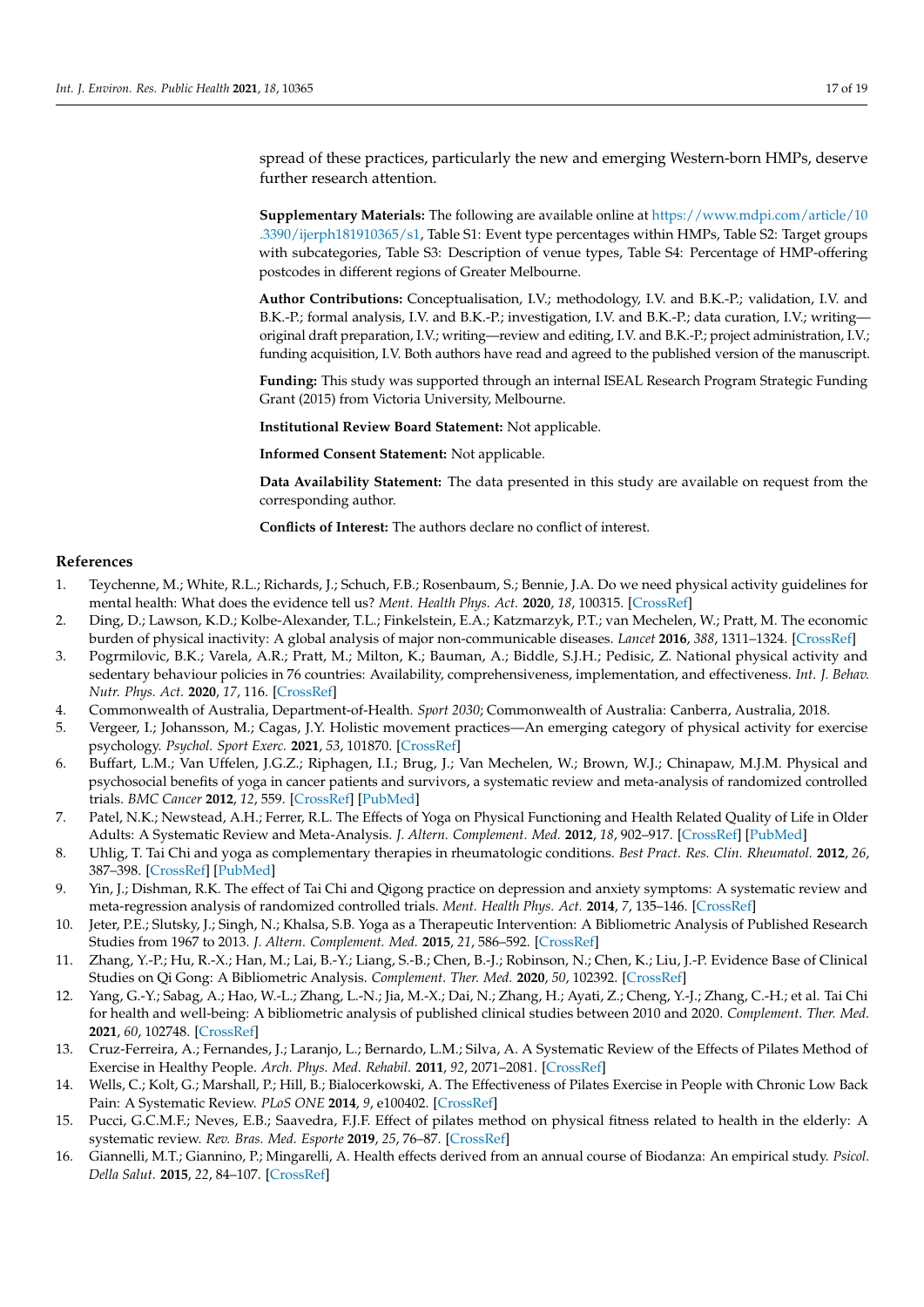- 17. López-Rodríguez, M.M.; Baldrich-Rodríguez, I.; Ruiz-Muelle, A.; Cortés-Rodríguez, A.E.; Lopezosa-Estepa, T.; Roman, P. Effects of Biodanza on Stress, Depression, and Sleep Quality in University Students. *J. Altern. Complement. Med.* **2017**, *23*, 558–565. [\[CrossRef\]](http://doi.org/10.1089/acm.2016.0365)
- <span id="page-17-0"></span>18. Stueck, M.; Tofts, P.S. Biodanza Effects on Stress Reduction and Well-Being—A Review of Study Quality and Outcome. *J. Pedagog. Psychol. Signum Temporis* **2016**, *8*, 57–66. [\[CrossRef\]](http://doi.org/10.1515/sigtem-2016-0018)
- <span id="page-17-1"></span>19. Clarke, T.C.; Black, L.I.; Stussman, B.J.; Barnes, P.M.; Nahin, R.L. *Trends in the Use of Complementary Health Approaches among Adults: United States, 2002–2012*; National Health Statistics Reports; National Center for Health Statistics: Hyattsville, MD, USA, 2015; Volume 79, pp. 1–16.
- <span id="page-17-2"></span>20. Cramer, H.; Ward, L.; Steel, A.; Lauche, R.; Dobos, G.; Zhang, Y. Prevalence, patterns, and predictors of yoga use: Results of a U.S. nationally representative survey. *Am. J. Prev. Med.* **2016**, *50*, 230–235. [\[CrossRef\]](http://doi.org/10.1016/j.amepre.2015.07.037) [\[PubMed\]](http://www.ncbi.nlm.nih.gov/pubmed/26497261)
- <span id="page-17-3"></span>21. Vergeer, I.; Bennie, J.A.; Charity, M.J.; Harvey, J.T.; Van Uffelen, J.G.Z.; Biddle, S.J.H.; Eime, R.M. Participation trends in holistic movement practices: A 10-year comparison of yoga/Pilates and t'ai chi/qigong use among a national sample of 195,926 Australians. *BMC Complement. Altern. Med.* **2017**, *17*, 296. [\[CrossRef\]](http://doi.org/10.1186/s12906-017-1800-6)
- <span id="page-17-4"></span>22. Vergeer, I.; Bennie, J.A.; Charity, M.J.; Van Uffelen, J.G.; Harvey, J.T.; Biddle, S.J.; Eime, R.M. Participant characteristics of users of holistic movement practices in Australia. *Complement. Ther. Clin. Pract.* **2018**, *31*, 181–187. [\[CrossRef\]](http://doi.org/10.1016/j.ctcp.2018.02.011)
- <span id="page-17-5"></span>23. Lauche, R.; Wayne, P.M.; Dobos, G.; Cramer, H. Prevalence, Patterns, and Predictors of T'ai Chi and Qigong Use in the United States: Results of a Nationally Representative Survey. *J. Altern. Complement. Med.* **2016**, *22*, 336–342. [\[CrossRef\]](http://doi.org/10.1089/acm.2015.0356) [\[PubMed\]](http://www.ncbi.nlm.nih.gov/pubmed/26981616)
- <span id="page-17-6"></span>24. Park, C.L.; Quinker, D.; Dobos, G.; Cramer, H. Motivations for Adopting and Maintaining a Yoga Practice: A National Cross-Sectional Survey. *J. Altern. Complement. Med.* **2019**, *25*, 1009–1014. [\[CrossRef\]](http://doi.org/10.1089/acm.2019.0232) [\[PubMed\]](http://www.ncbi.nlm.nih.gov/pubmed/31460773)
- 25. Park, C.L.; Riley, K.E.; Bedesin, E.; Stewart, V.M. Why practice yoga? Practitioners' motivations for adopting and maintaining yoga practice. *J. Health Psychol.* **2014**, *21*, 887–896. [\[CrossRef\]](http://doi.org/10.1177/1359105314541314)
- 26. Rabinowitz, M. The benefits of Tai Chi. *Am. J. Public Health* **2008**, *98*, 2118. [\[CrossRef\]](http://doi.org/10.2105/AJPH.2008.146837)
- <span id="page-17-7"></span>27. Yang, Y.; DeCelle, S.; Reed, M.; Rosengren, K.; Schlagal, R.; Greene, J. Subjective Experiences of Older Adults Practicing Taiji and Qigong. *J. Aging Res.* **2011**, *2011*, 2090–2204. [\[CrossRef\]](http://doi.org/10.4061/2011/650210)
- <span id="page-17-8"></span>28. Vergeer, I. Participation motives for a holistic dance-movement practice. *Int. J. Sport Exerc. Psychol.* **2016**, *16*, 95–111. [\[CrossRef\]](http://doi.org/10.1080/1612197X.2016.1167759)
- <span id="page-17-9"></span>29. Laird, K.T.; Vergeer, I.; Hennelly, S.E.; Siddarth, P. Conscious dance: Perceived benefits and psychological well-being of participants. *Complement. Ther. Clin. Pract.* **2021**, *44*, 101440. [\[CrossRef\]](http://doi.org/10.1016/j.ctcp.2021.101440)
- <span id="page-17-10"></span>30. Souza, M.V.S.D.; Vieira, C.B. Who are the people looking for the Pilates method? *J. Bodyw. Mov. Ther.* **2006**, *10*, 328–334. [\[CrossRef\]](http://doi.org/10.1016/j.jbmt.2005.10.005)
- <span id="page-17-11"></span>31. Australian Sports Commission. *AusPlay. Pilates, State of Play Report*; Australian Sports Commission: Canberra, Australia, 2019.
- <span id="page-17-12"></span>32. Sallis, J.F.; Owen, N. Ecological models of health behaviour. In *Health Behavior; Theory, Research, and Practice*, 5th ed.; Glanz, K., Rimer, B.K., Viswanath, K., Eds.; Jossey-Bass: San Francisco, CA, USA, 2015; pp. 43–64.
- <span id="page-17-13"></span>33. Eime, R.M.; Harvey, J.; Charity, M.J.; Casey, M.; Westerbeek, H.; Payne, W.R. The relationship of sport participation to provision of sports facilities and socioeconomic status: A geographical analysis. *Aust. N. Z. J. Public Health* **2017**, *41*, 248–255. [\[CrossRef\]](http://doi.org/10.1111/1753-6405.12647)
- 34. Roux, A.V.D.; Evenson, K.R.; McGinn, A.P.; Brown, D.G.; Moore, L.; Brines, S.; Jacobs, D.R., Jr. Availability of recreational resources and physical activity in adults. *Am. J. Public Health* **2007**, *97*, 493–499. [\[CrossRef\]](http://doi.org/10.2105/AJPH.2006.087734) [\[PubMed\]](http://www.ncbi.nlm.nih.gov/pubmed/17267710)
- 35. Eriksson, U.; Arvidsson, D.; Sundquist, K. Availability of exercise facilities and physical activity in 2,037 adults: Cross-sectional results from the Swedish neighborhood and physical activity (SNAP) study. *BMC Public Health* **2012**, *12*, 607. [\[CrossRef\]](http://doi.org/10.1186/1471-2458-12-607)
- <span id="page-17-14"></span>36. Hallmann, K.; Wicker, P.; Breuer, C.; Schönherr, L. Understanding the importance of sport infrastructure for participation in different sports—findings from multi-level modeling. *Eur. Sport Manag. Q.* **2012**, *12*, 525–544. [\[CrossRef\]](http://doi.org/10.1080/16184742.2012.687756)
- <span id="page-17-15"></span>37. Van Dyck, D.; Cerin, E.; Conway, T.L.; De Bourdeaudhuij, I.; Owen, N.; Kerr, J.; Cardon, G.; Frank, L.D.; Saelens, B.E.; Sallis, J.F. Perceived neighborhood environmental attributes associated with adults' leisure-time physical activity: Findings from Belgium, Australia and the USA. *Health Place* **2013**, *19*, 59–68. [\[CrossRef\]](http://doi.org/10.1016/j.healthplace.2012.09.017) [\[PubMed\]](http://www.ncbi.nlm.nih.gov/pubmed/23178650)
- <span id="page-17-16"></span>38. Babitsch, B.; Gohl, D.; Von Lengerke, T. Re-revisiting Andersen's Behavioral Model of Health Services Use: A systematic review of studies from 1998–2011. *GMS Psycho Soc. Med.* **2012**, *9*. [\[CrossRef\]](http://doi.org/10.3205/psm000089)
- <span id="page-17-17"></span>39. Bauman, A.; Curac, N.; King, L.; Venugopal, K.; Merom, D. Active, healthy cities-how does population physical activity vary between Australian cities? *Health Promot. J. Aust.* **2012**, *23*, 201–207. [\[CrossRef\]](http://doi.org/10.1071/HE12201) [\[PubMed\]](http://www.ncbi.nlm.nih.gov/pubmed/23540320)
- <span id="page-17-18"></span>40. Larkey, L.; Jahnke, R.; Etnier, J.; Gonzalez, J. Meditative Movement as a Category of Exercise: Implications for Research. *J. Phys. Act. Health* **2009**, *6*, 230–238. [\[CrossRef\]](http://doi.org/10.1123/jpah.6.2.230)
- <span id="page-17-19"></span>41. Schmalzl, L.; Crane-Godreau, M.A.; Payne, P. Movement-based embodied contemplative practices: Definitions and paradigms. *Front. Hum. Neurosci.* **2014**, *8*, 205. [\[CrossRef\]](http://doi.org/10.3389/fnhum.2014.00205) [\[PubMed\]](http://www.ncbi.nlm.nih.gov/pubmed/24782738)
- <span id="page-17-20"></span>42. Jahnke, R.; Larkey, L.; Rogers, C.; Etnier, J.; Lin, F. A Comprehensive Review of Health Benefits of Qigong and Tai Chi. *Am. J. Health Promot.* **2010**, *24*, e1–e25. [\[CrossRef\]](http://doi.org/10.4278/ajhp.081013-LIT-248) [\[PubMed\]](http://www.ncbi.nlm.nih.gov/pubmed/20594090)
- <span id="page-17-21"></span>43. Jiménez-Martín, P.J.; Liu, H.; Ortega, A.M. The importance of differentiating the three modalities of Tai Chi Chuan practice in clinical trials—A critical review. *Eur. J. Integr. Med.* **2018**, *17*, 45–55. [\[CrossRef\]](http://doi.org/10.1016/j.eujim.2017.11.007)
- <span id="page-17-22"></span>44. Wang, C.; Li, K.; Choudhury, A.; Gaylord, S. Trends in Yoga, Tai Chi, and Qigong Use Among US Adults, 2002–2017. *Am. J. Public Health* **2019**, *109*, 755–761. [\[CrossRef\]](http://doi.org/10.2105/AJPH.2019.304998)
- <span id="page-17-23"></span>45. Huang, Z.; Feng, Y.-H.; Li, Y.-H.; Lv, C.-S. Systematic review and meta-analysis: Tai Chi for preventing falls in older adults. *BMJ Open* **2017**, *7*, e013661. [\[CrossRef\]](http://doi.org/10.1136/bmjopen-2016-013661)